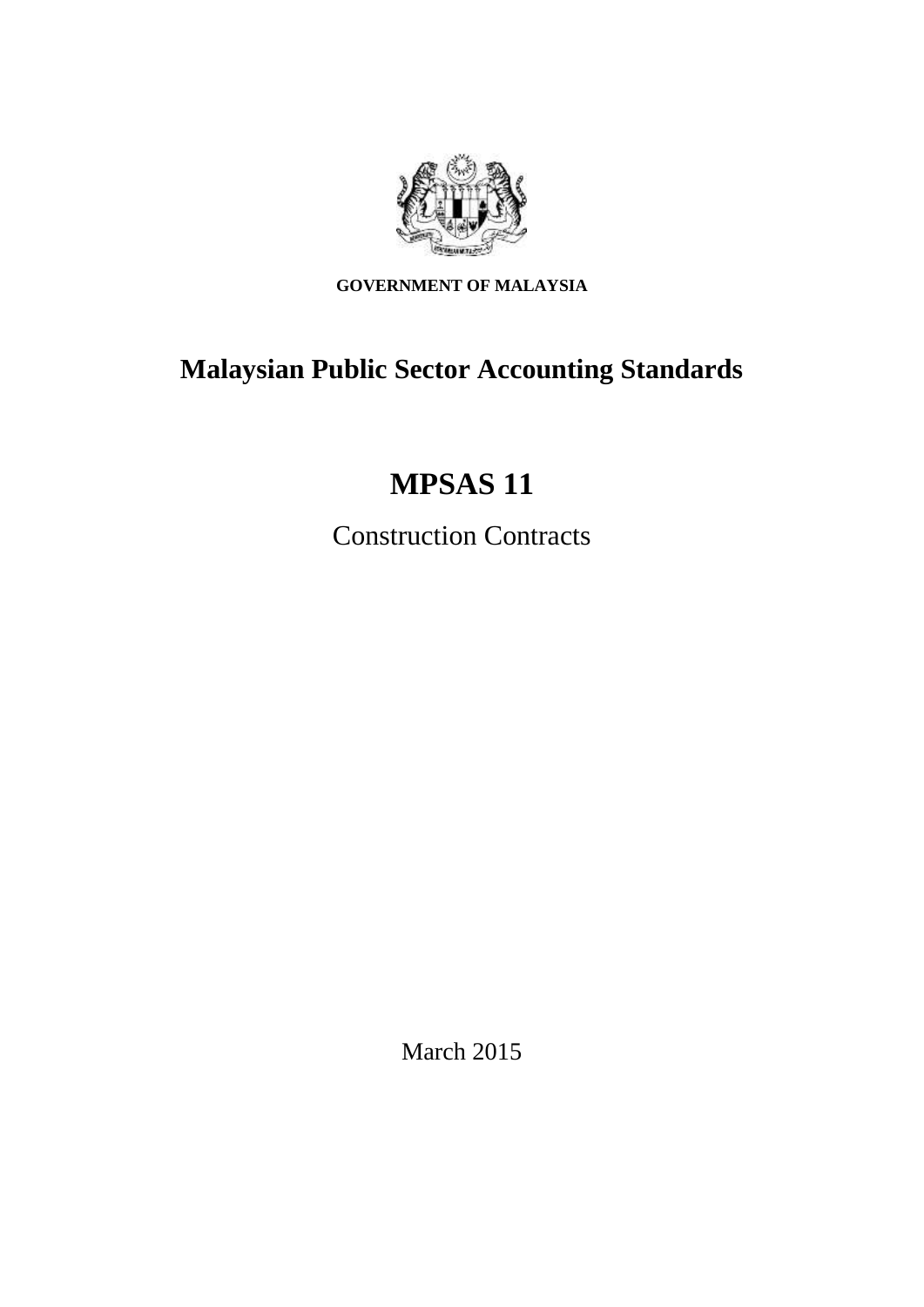# **MPSAS 11 – Construction Contracts**

### **Acknowledgment**

The Malaysian Public Sector Accounting Standard (MPSAS) 11 is based on International Public Sector Accounting Standard (IPSAS) 11, *Construction Contracts* from the Handbook of International Public Sector Accounting Pronouncements of the International Public Sector Accounting Standards Board, published by the International Federation of Accountants (IFAC) in June 2013 and is used with permission of IFAC.

Handbook of International Public Sector Accounting Pronouncements © 2013 by the International Federation of Accountants (IFAC). All rights reserved.

Prepared by: Accountant General's Department No. 1, Persiaran Perdana Kompleks Kementerian Kewangan Presint 2, Pusat Pentadbiran Kerajaan Persekutuan 62594 Putrajaya

Tel : 03-88821000 Faks : 03-88821765 Web: http://www.anm.gov.my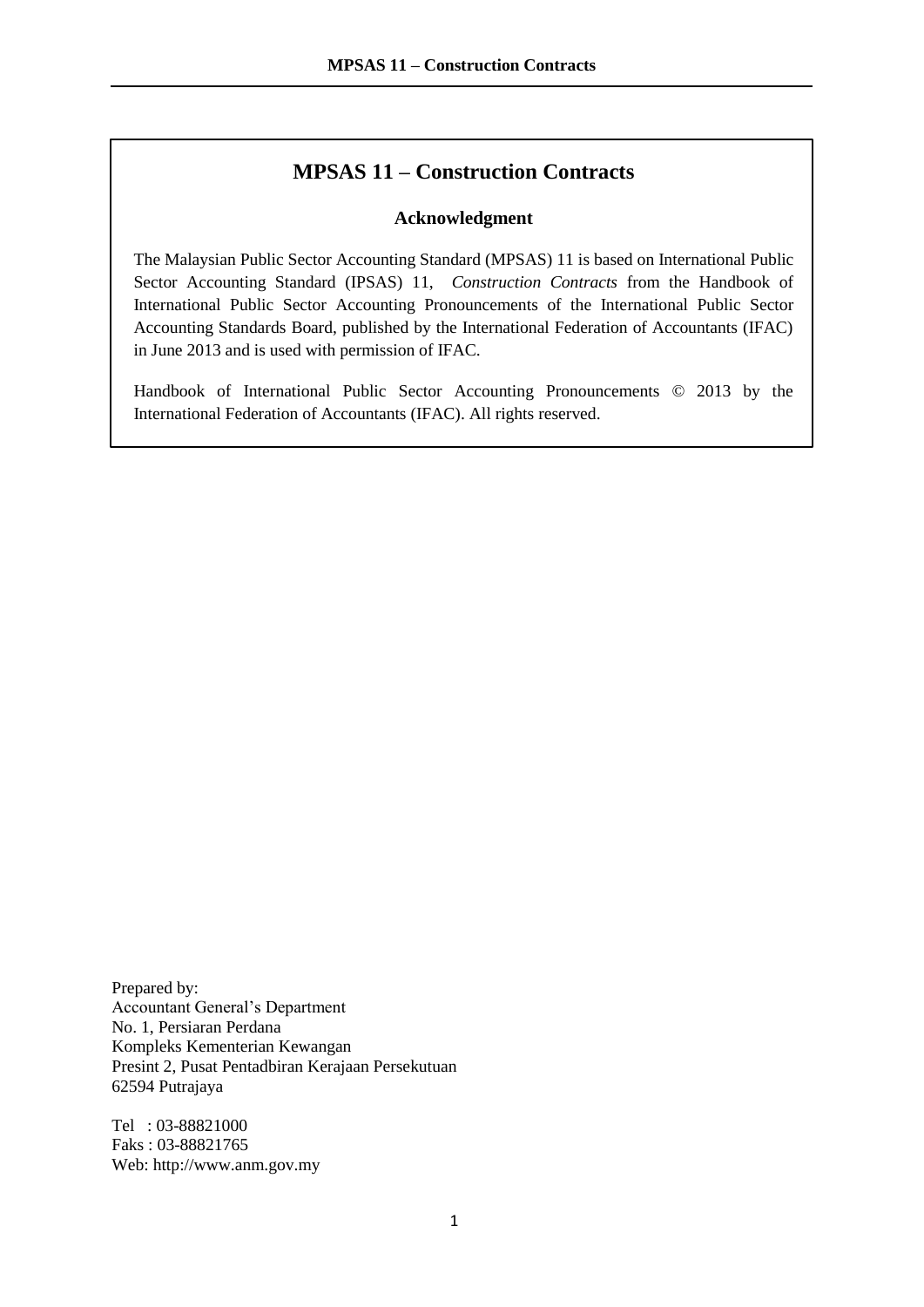# **MPSAS 11 - CONSTRUCTION CONTRACTS**

## **CONTENTS**

|                                | Paragraph |
|--------------------------------|-----------|
| Objective                      |           |
|                                | $1 - 3$   |
|                                | $4 - 11$  |
|                                | $5 - 10$  |
|                                | 11        |
|                                | $12 - 15$ |
|                                | $16 - 22$ |
|                                | $23 - 29$ |
|                                | $30 - 43$ |
|                                | 44–48     |
|                                | 49        |
|                                | $50 - 56$ |
|                                | $57 - 58$ |
| <b>Implementation Guidance</b> |           |
| Comparison with IPSAS 11       |           |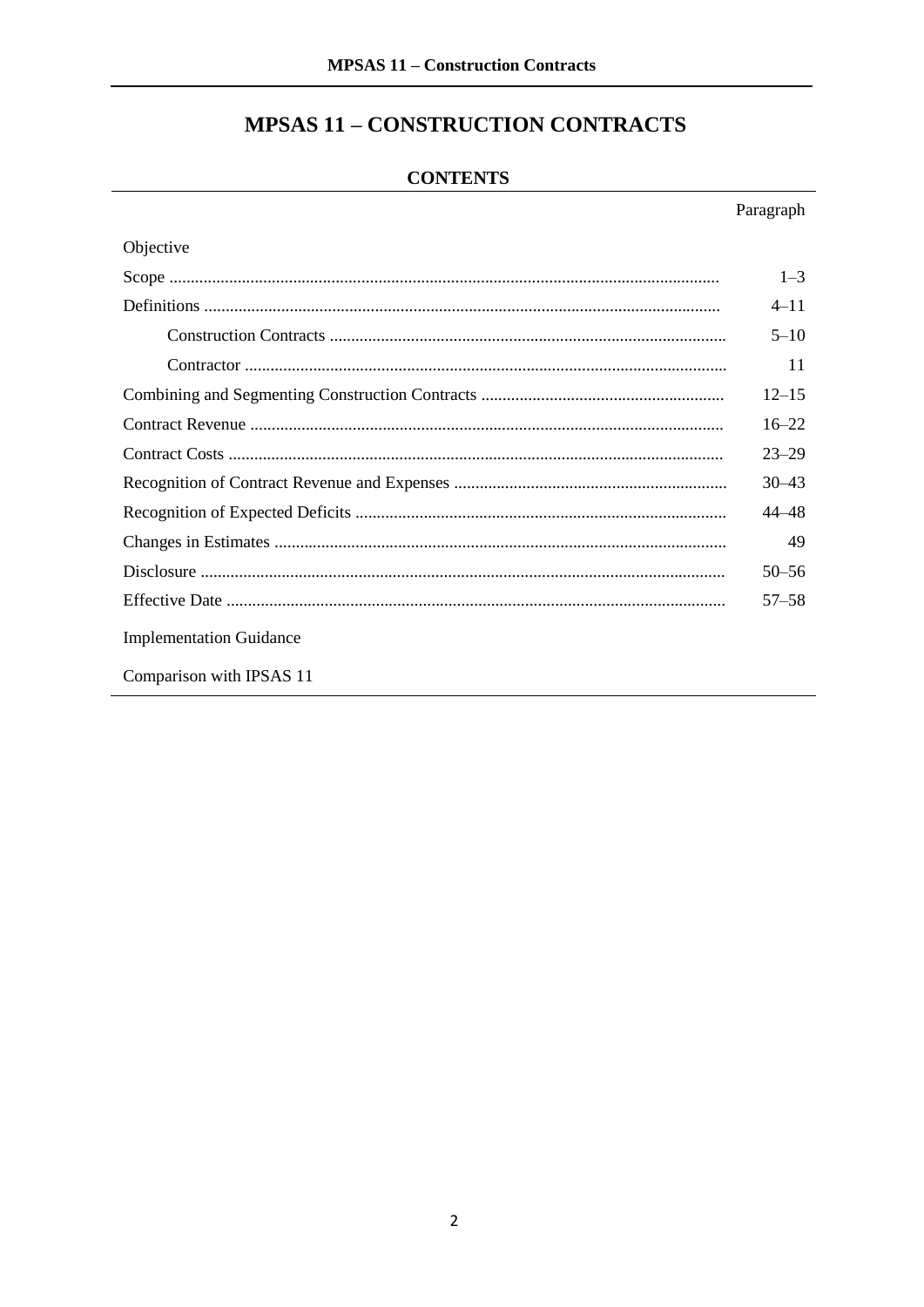Malaysian Public Sector Accounting Standard (MPSAS) 11, *Construction Contracts*, is set out in paragraphs 1–58. All the paragraphs have equal authority. MPSAS 11 should be read in the context of the *Preface to Malaysian Public Sector Accounting Standards*. MPSAS 3, *Accounting Policies, Changes in Accounting Estimates and Errors*, provides a basis for selecting and applying accounting policies in the absence of explicit guidance.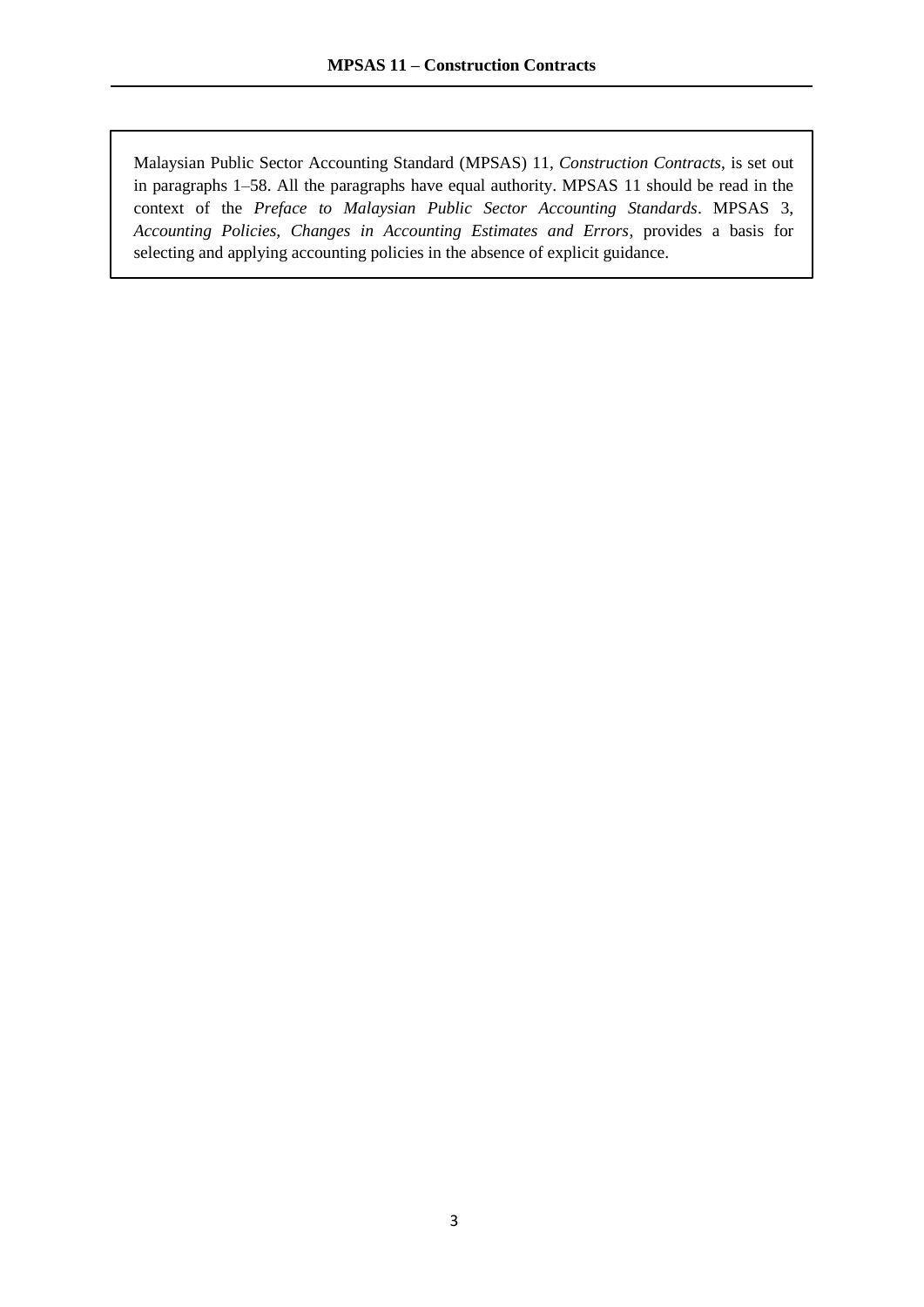# **Objective**

The objective of this Standard is to prescribe the accounting treatment of costs and revenue associated with construction contracts. The Standard:

- (a) Identifies the arrangements that are to be classified as construction contracts;
- (b) Provides guidance on the types of construction contracts that can arise in the public sector; and
- (c) Specifies the basis for recognition and disclosure of contract expenses and, if relevant, contract revenues.

Because of the nature of the activity undertaken in construction contracts, the date at which the contract activity is entered into and the date when the activity is completed usually fall into different reporting periods.

In many jurisdictions, construction contracts entered into by public sector entities will not specify an amount of contract revenue. Rather, funding to support the construction activity will be provided by an appropriation or similar allocation of general government revenue, or by aid or grant funds. In these cases, the primary issue in accounting for construction contracts is the (a) allocation of construction costs to the reporting period in which the construction work is performed, and (b) the recognition of related expenses.

In some jurisdictions, construction contracts entered into by public sector entities may be established on a commercial basis or a non-commercial full or partial cost recovery basis. In these cases, the primary issue in accounting for construction contracts is the allocation of both contract revenue and contract costs to the reporting periods in which construction work is performed.

# **Scope**

- 1. **A contractor that prepares and presents financial statements under the accrual basis of accounting shall apply this Standard in accounting for construction contracts.**
- 2. **This Standard applies to all public sector entities other than Government Business Enterprises (GBEs).**
- 3. The *Preface to Malaysian Public Sector Accounting Standards* issued by the Accountant General's Department explains that GBEs apply approved accounting standards issued by the Malaysian Accounting Standards Board (MASB). GBEs are defined in MPSAS 1, *Presentation of Financial Statements*.

# **Definitions**

4. **The following terms are used in this Standard with the meanings specified:** 

**Construction contract is a contract, or a similar binding arrangement, specifically negotiated for the construction of an asset or a combination of assets that are closely interrelated or interdependent in terms of their design, technology, and function or their ultimate purpose or use.**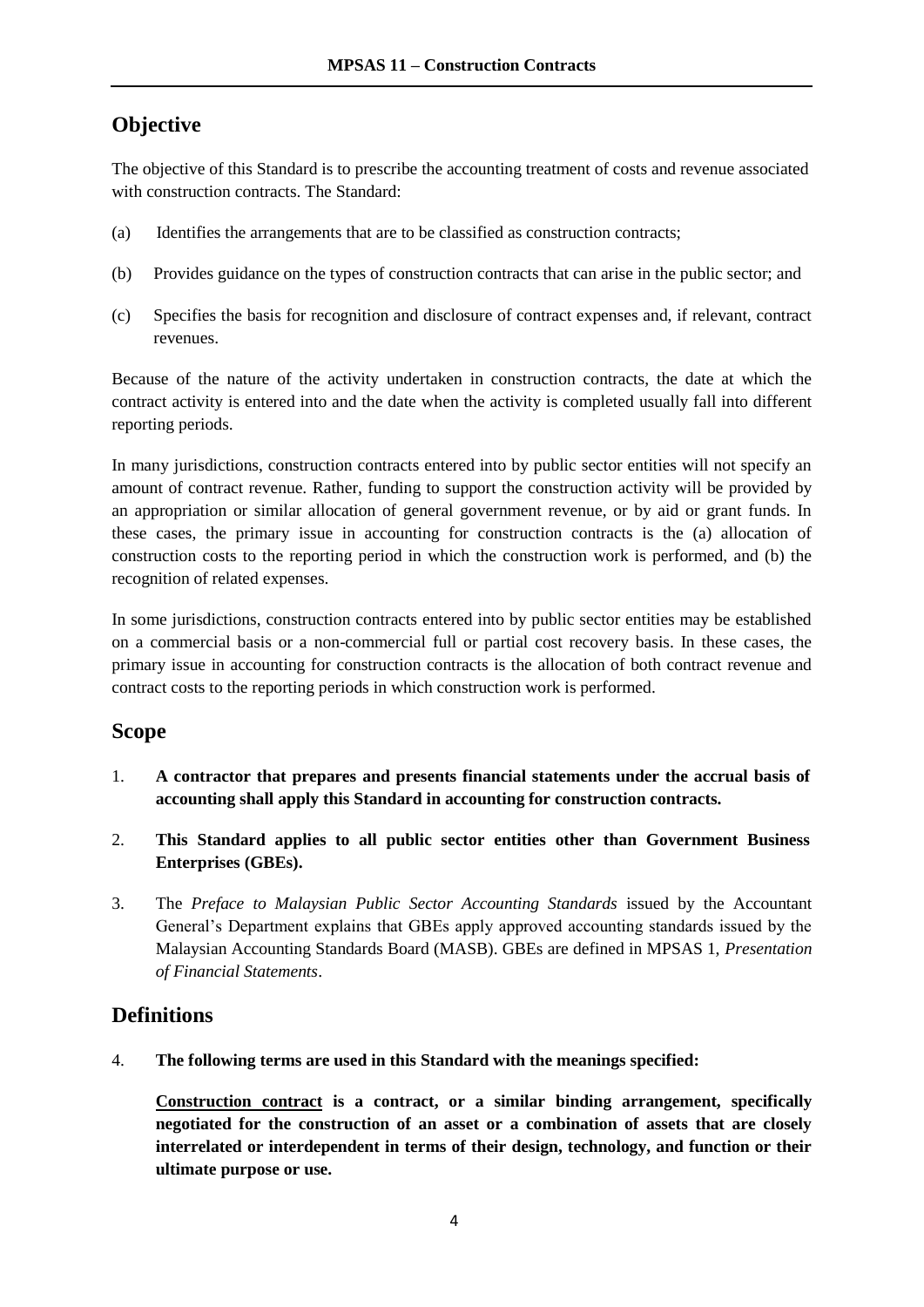**Contractor is an entity that performs construction work pursuant to a construction contract.**

**Cost plus or cost-based contract is a construction contract in which the contractor is reimbursed for allowable or otherwise defined costs and, in the case of a commercially based contract, an additional percentage of these costs or a fixed fee, if any.**

**Fixed price contract is a construction contract in which the contractor agrees to a fixed contract price, or a fixed rate per unit of output, which in some cases is subject to cost escalation clauses.**

**Terms defined in other MPSASs are used in this Standard with the same meaning as in those Standards, and are reproduced in the** *Glossary of Defined Terms* **published separately.**

## **Construction Contracts**

- 5. A construction contract (the terms construction contract and contract are used interchangeably in the remainder of this Standard) may be negotiated for the construction of a single asset such as a bridge, building, dam, pipeline, road, ship, or tunnel. A construction contract may also deal with the construction of a number of assets that are closely interrelated or interdependent in terms of their design, technology, and function or their ultimate purpose or use – examples of such contracts include those for the construction of reticulated water supply systems, refineries, and other complex infrastructure assets.
- 6. For the purposes of this Standard, construction contracts include:
	- (a) Contracts for the rendering of services that are directly related to the construction of the asset, for example, those for the services of project managers and architects; and
	- (b) Contracts for the destruction or restoration of assets, and the restoration of the environment following the demolition of assets.
- 7. For the purposes of this Standard, construction contracts also include all arrangements that are binding on the parties to the arrangement, but which may not take the form of a documented contract. For example, two government departments may enter into a formal arrangement for the construction of an asset, but the arrangement may not constitute a legal contract because, in that jurisdiction, individual departments may not be separate legal entities with the power to contract. However, provided that the arrangement confers similar rights and obligations on the parties to it as if it were in the form of a contract, it is a construction contract for the purposes of this Standard. Such binding arrangements could include (but are not limited to) a ministerial direction, a cabinet decision, a legislative direction (such as an Act of Parliament), or a memorandum of understanding.
- 8. Construction contracts are formulated in a number of ways that, for the purposes of this Standard, are classified as fixed price contracts and cost plus or cost-based contracts. Some commercial construction contracts may contain characteristics of both a fixed price contract and a cost plus or cost-based contract, for example in the case of a cost plus or cost-based contract with an agreed maximum price. In such circumstances, a contractor needs to consider all the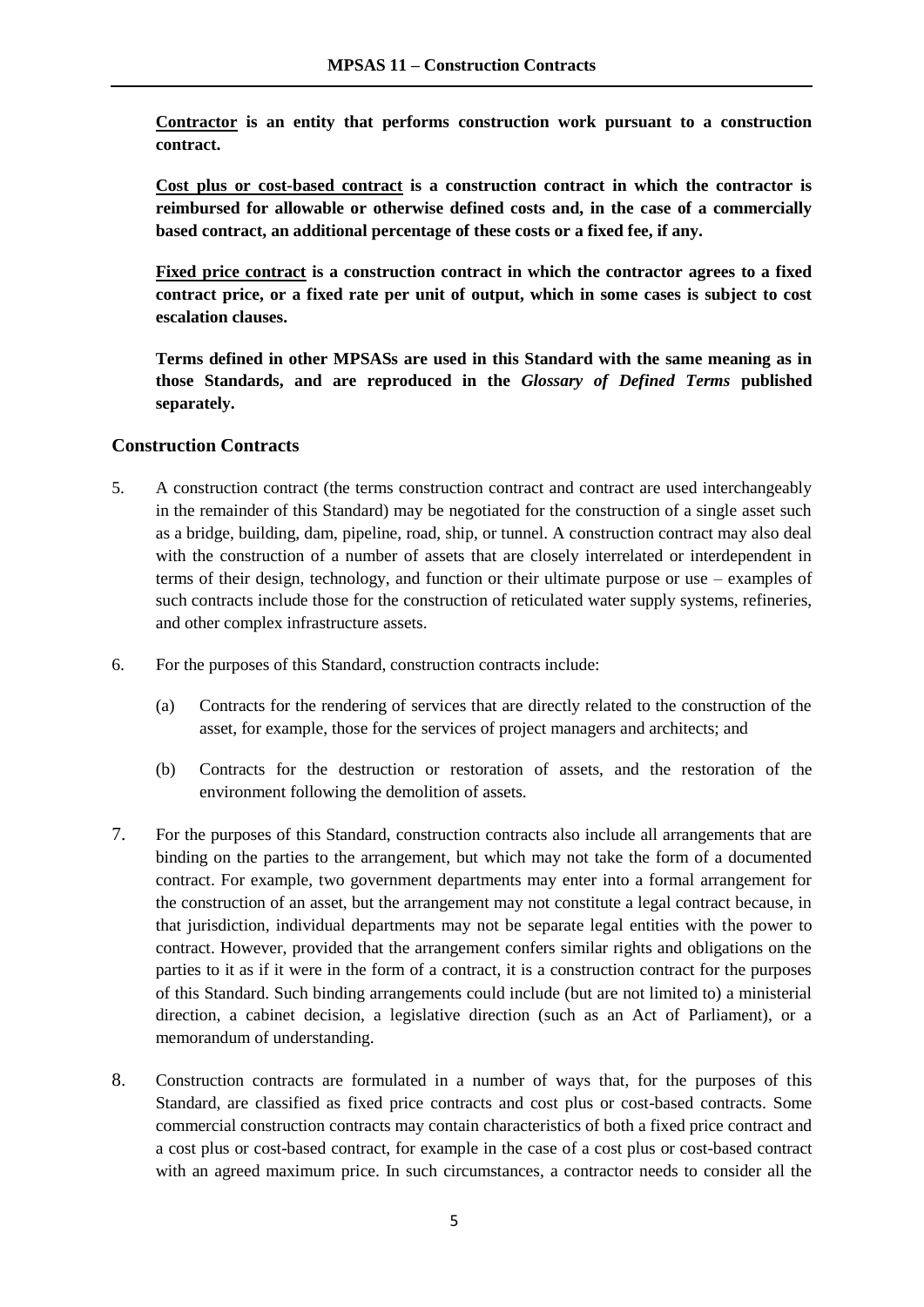conditions in paragraphs 31 and 32 in order to determine when to recognize contract revenue and expenses.

- 9. Cost plus and cost-based contracts encompass both commercial and non-commercial contracts. A commercial contract will specify that revenue to cover the agreed constructor's construction costs and generate a profit margin will be provided by the other parties to the contract. However, a public sector entity may also enter into a non-commercial contract to construct an asset for another entity in return for full or partial reimbursement of costs from that entity or other parties. In some cases, the cost recovery may encompass payments by the recipient entity and specific purpose construction grants or funding from other parties.
- 10. In many jurisdictions, where one public sector entity constructs assets for another public sector entity, the cost of construction activity is not recovered directly from the recipient. Rather, the construction activity is funded indirectly:
	- (a) by way of a general appropriation or other allocation of general government funds to the contractor, or
	- (b) from general purpose grants from third party funding agencies or other governments.

These are classified as fixed price contracts for the purpose of this Standard.

## **Contractor**

11. A contractor is an entity that enters into a contract to build structures, construct facilities, produce goods, or render services to the specifications of another entity. The term "contractor" includes a general or prime contractor, a subcontractor to a general contractor, or a construction manager.

# **Combining and Segmenting Construction Contracts**

- 12. The requirements of this Standard are usually applied separately to each construction contract. However, in certain circumstances, it is necessary to apply the Standard to the separately identifiable components of a single contract, or to a group of contracts together, in order to reflect the substance of a contract or a group of contracts.
- 13. **When a contract covers a number of assets, the construction of each asset shall be treated as a separate construction contract when:** 
	- (a) **Separate proposals have been submitted for each asset;**
	- (b) **Each asset has been subject to separate negotiation, and the contractor and customer have been able to accept or reject that part of the contract relating to each asset; and**
	- (c) **The costs and revenues of each asset can be identified.**
- 14. **A group of contracts, whether with a single customer or with several customers, shall be treated as a single construction contract when:**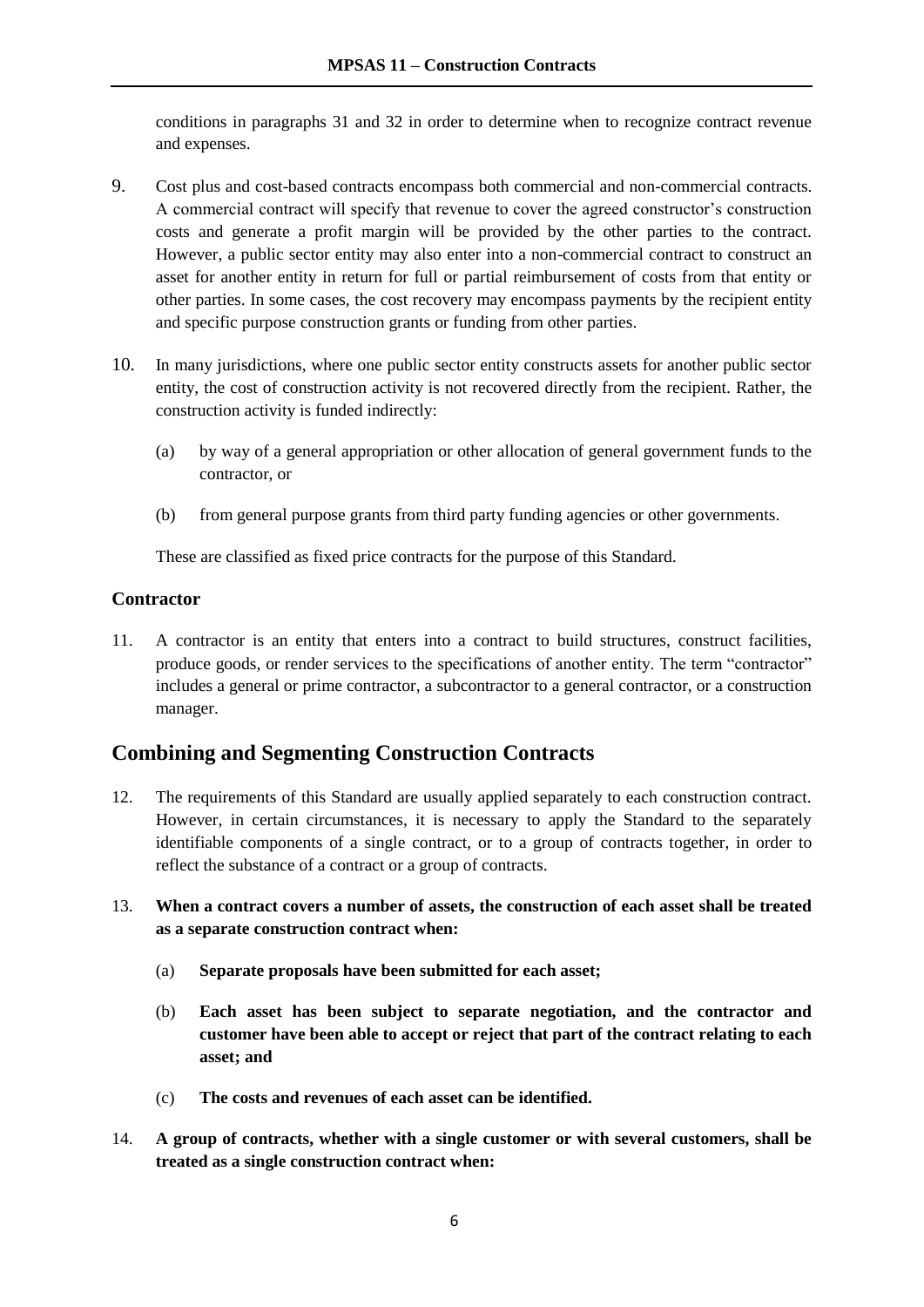- (a) **The group of contracts is negotiated as a single package;**
- (b) **The contracts are so closely interrelated that they are, in effect, part of a single project with an overall margin, if any; and**
- (c) **The contracts are performed concurrently or in a continuous sequence.**
- 15. **A contract may provide for the construction of an additional asset at the option of the customer, or may be amended to include the construction of an additional asset. The construction of the additional asset shall be treated as a separate construction contract when:** 
	- (a) **The asset differs significantly in design, technology, or function from the asset or assets covered by the original contract; or**
	- (b) **The price of the asset is negotiated without regard to the original contract price.**

## **Contract Revenue**

- 16. **Contract revenue shall comprise:** 
	- (a) **The initial amount of revenue agreed in the contract; and**
	- (b) **Variations in contract work, claims, and incentive payments to the extent that:** 
		- (i) **It is probable that they will result in revenue; and**
		- (ii) **They are capable of being reliably measured.**
- 17. Contract revenue is measured at the fair value of the consideration received or receivable. Both the initial and on-going measurement of contract revenue are affected by a variety of uncertainties that depend on the outcome of future events. The estimates often need to be revised as events occur and uncertainties are resolved. Where a contract is a cost plus or costbased contract, the initial amount of revenue may not be stated in the contract. Instead, it may need to be estimated on a basis consistent with the terms and provisions of the contract, such as by reference to expected costs over the life of the contract.
- 18. In addition, the amount of contract revenue may increase or decrease from one period to the next. For example:
	- (a) A contractor and a customer may agree to variations or claims that increase or decrease contract revenue in a period subsequent to that in which the contract was initially agreed;
	- (b) The amount of revenue agreed in a fixed price, cost plus, or cost-based contract may increase as a result of cost escalation or other clauses;
	- (c) The amount of contract revenue may decrease as a result of penalties arising from delays caused by the contractor in the completion of the contract; or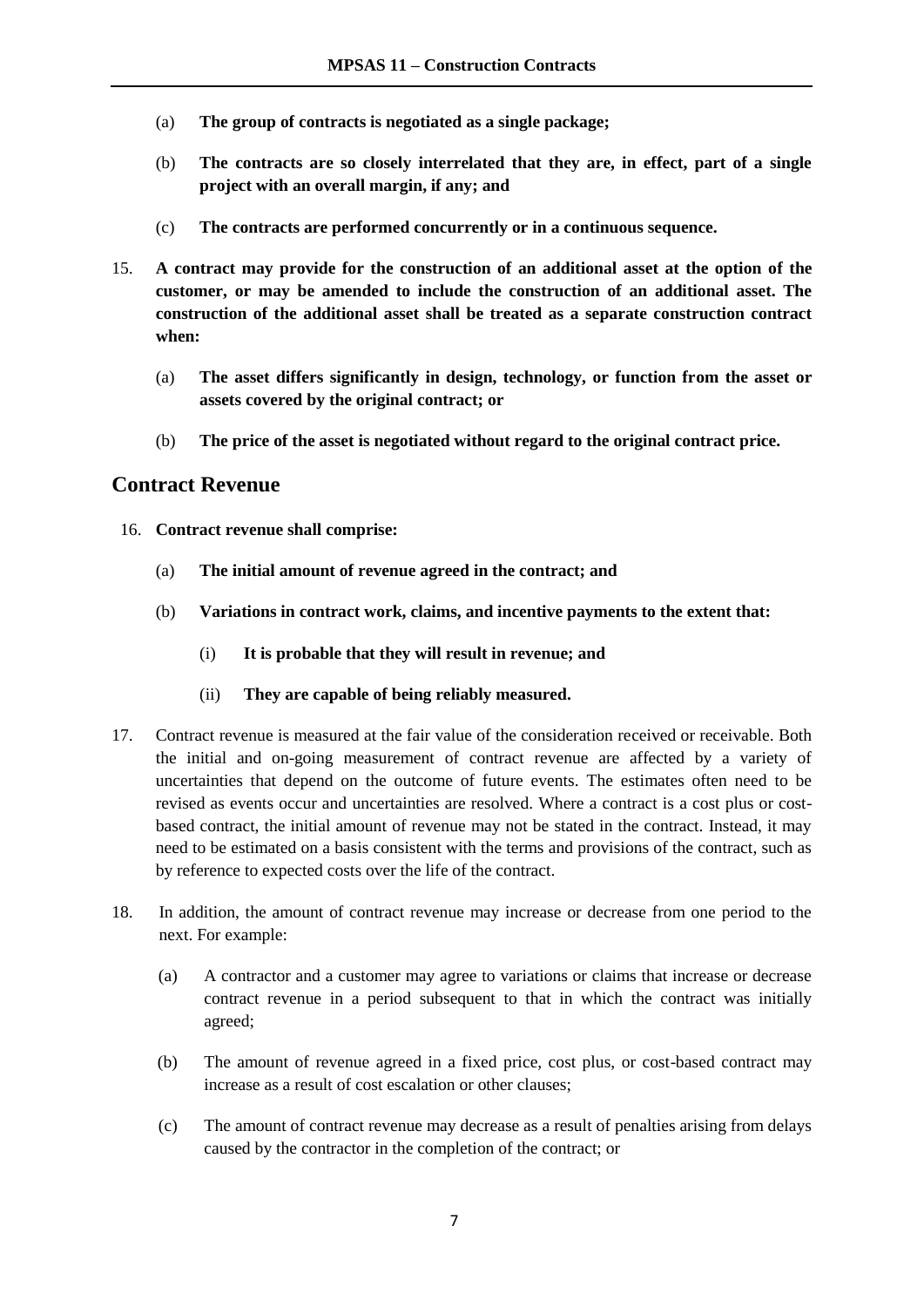- (d) When a fixed price contract involves a fixed price per unit of output, contract revenue increases or decreases as the number of units is increased or decreased.
- 19. A variation is an instruction by the customer for a change in the scope of the work to be performed under the contract. A variation may lead to an increase or a decrease in contract revenue. Examples of variations are changes in the specifications or design of the asset, and changes in the duration of the contract. A variation is included in contract revenue when:
	- (a) It is probable that the customer will approve the variation and the amount of revenue arising from the variation; and
	- (b) The amount of revenue can be reliably measured.
- 20. A claim is an amount that the contractor seeks to collect from the customer or another party as reimbursement for costs not included in the contract price. A claim may arise from, for example, customer-caused delays, errors in specifications or design, and disputed variations in contract work. The measurement of the amounts of revenue arising from claims is subject to a high level of uncertainty, and often depends on the outcome of negotiations. Therefore, claims are only included in contract revenue when:
	- (a) Negotiations have reached an advanced stage, such that it is probable that the customer will accept the claim; and
	- (b) The amount that it is probable will be accepted by the customer can be measured reliably.
- 21. Incentive payments are additional amounts paid to the contractor if specified performance standards are met or exceeded. For example, a contract may allow for an incentive payment to the contractor for early completion of the contract. Incentive payments are included in contract revenue when:
	- (a) The contract is sufficiently advanced that it is probable that the specified performance standards will be met or exceeded; and
	- (b) The amount of the incentive payment can be measured reliably.
- 22. Contractors should review all amounts relating to the construction contract that are paid directly to subcontractors by third party funding agencies, to determine whether they meet the definition of, and recognition criteria for, revenue of the contractor under the terms of the contract. Amounts meeting the definition and recognition criteria for revenue should be accounted for by the contractor in the same way as other contract revenue. Such amounts should also be recognized as contract costs (see paragraph 25). Funding agencies may include national and international aid agencies and multilateral and bilateral development banks.

## **Contract Costs**

- 23. **Contract costs shall comprise:** 
	- (a) **Costs that relate directly to the specific contract;**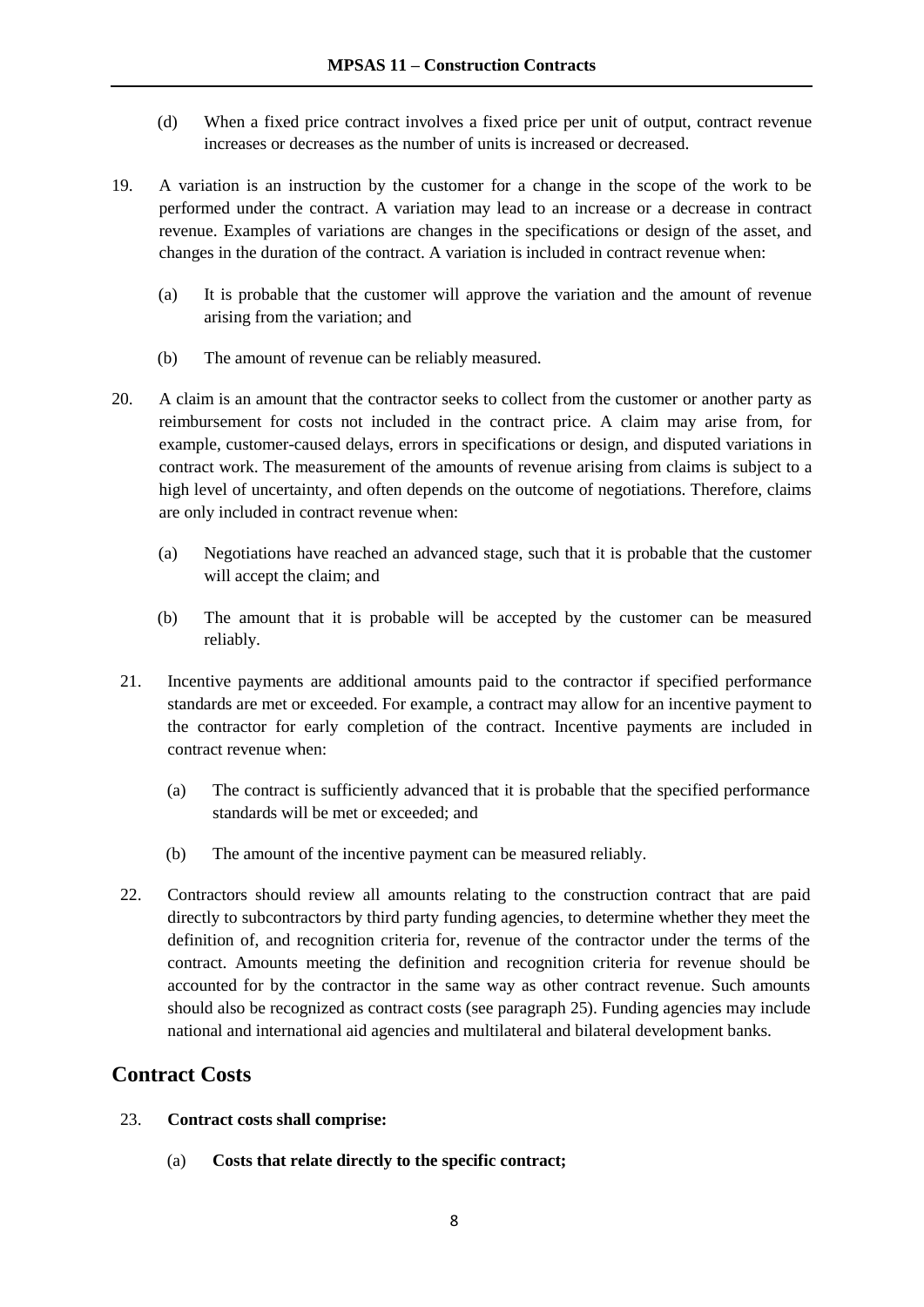- (b) **Costs that are attributable to contract activity in general, and can be allocated to the contract on a systematic and rational basis; and**
- (c) **Such other costs as are specifically chargeable to the customer under the terms of the contract.**
- 24. Costs that relate directly to a specific contract include:
	- (a) Site labour costs, including site supervision;
	- (b) Costs of materials used in construction;
	- (c) Depreciation of plant and equipment used on the contract;
	- (d) Costs of moving plant, equipment, and materials to and from the contract site;
	- (e) Costs of hiring plant and equipment;
	- (f) Costs of design and technical assistance that are directly related to the contract;
	- (g) The estimated costs of rectification and guarantee work, including expected warranty costs; and
	- (h) Claims from third parties.

These costs may be reduced by any incidental revenue that is not included in contract revenue, for example, revenue from the sale of surplus materials at the end of the contract.

- 25. Contractors should review all amounts relating to the construction contract paid directly by subcontractors and which are reimbursed by third party funding agencies, to determine whether they qualify as contract costs. Amounts meeting the definition of, and recognition criteria for, contract expenses should be accounted for by the contractor in the same way as other contract expenses. Amounts reimbursed by third party funding agencies that meet the definition of, and recognition criteria for, revenue should be accounted for by the contractor in the same way as other contract revenue (see paragraph 22).
- 26. Costs that may be attributable to contract activity in general and can be allocated to specific contracts include:
	- (a) Insurance;
	- (b) Costs of design that are not directly related to a specific contract; and
	- (c) Construction overheads.

Such costs are allocated using methods that:

- (a) are systematic and rational, and
- (b) are applied consistently to all costs having similar characteristics.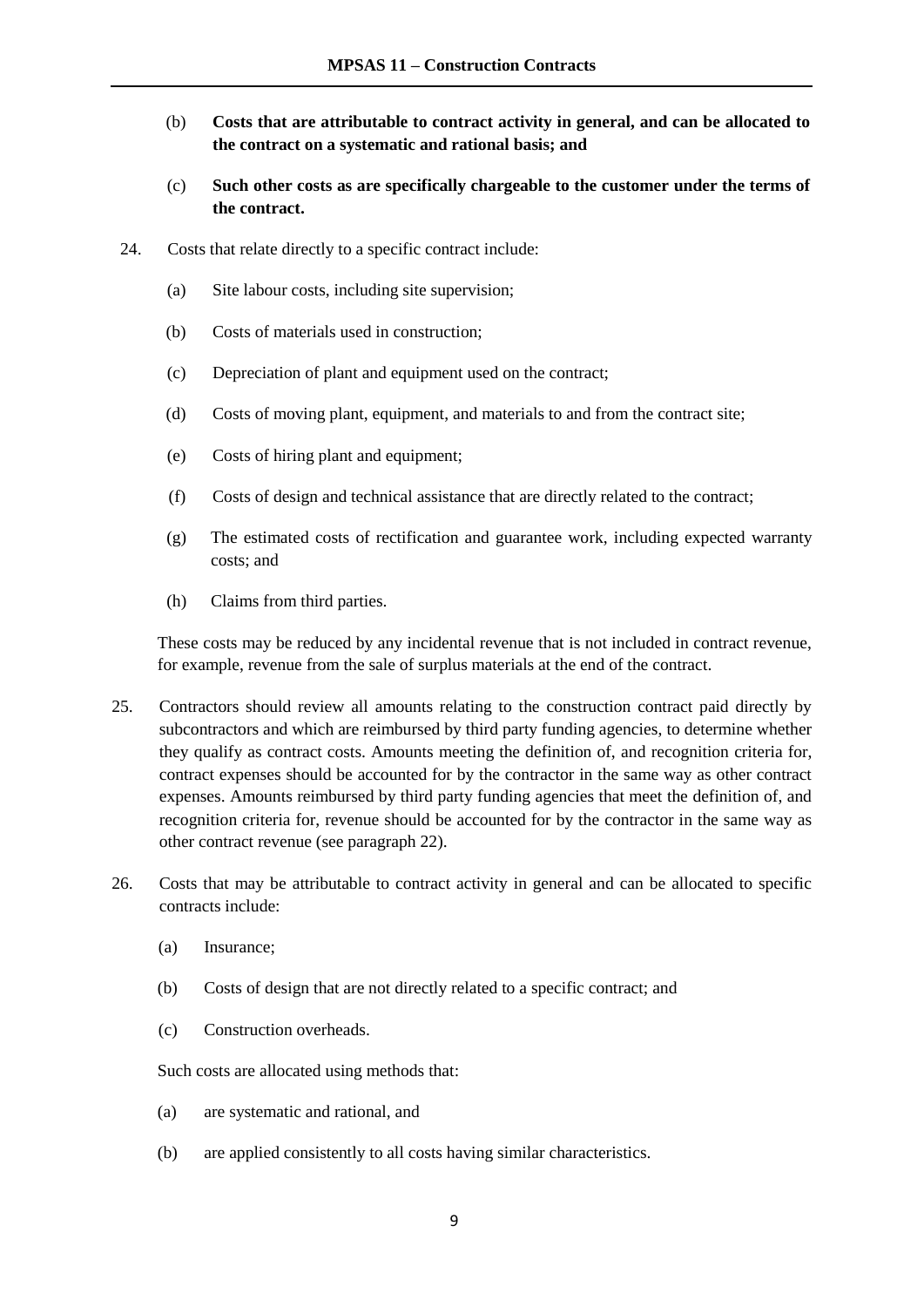The allocation is based on the normal level of construction activity. Construction overheads include costs such as the preparation and processing of construction personnel payroll. Costs that may be attributable to contract activity in general and can be allocated to specific contracts also include borrowing costs when the contractor adopts the allowed alternative treatment in MPSAS 5, *Borrowing Costs*.

- 27. Costs that are specifically chargeable to the customer under the terms of the contract may include some general administration costs and development costs for which reimbursement is specified in the terms of the contract.
- 28. Costs that cannot be attributed to contract activity or cannot be allocated to a contract are excluded from the costs of a construction contract. Such costs include:
	- (a) General administration costs for which reimbursement is not specified in the contract;
	- (b) Selling costs;
	- (c) Research and development costs for which reimbursement is not specified in the contract; and
	- (d) Depreciation of idle plant and equipment that is not used on a particular contract.
- 29. Contract costs include the costs attributable to a contract for the period from the date of securing the contract to the final completion of the contract. However, costs that relate directly to a contract and that are incurred in securing the contract are also included as part of the contract costs, if they can be separately identified and measured reliably and it is probable that the contract will be obtained. When costs incurred in securing a contract are recognized as an expense in the period in which they are incurred, they are not included in contract costs when the contract is obtained in a subsequent period.

# **Recognition of Contract Revenue and Expenses**

- 30. **When the outcome of a construction contract can be estimated reliably, contract revenue and contract costs associated with the construction contract shall be recognized as revenue and expenses respectively by reference to the stage of completion of the contract activity at the reporting date. An expected deficit on a construction contract to which paragraph 44 applies shall be recognized as an expense immediately in accordance with paragraph 44.**
- 31. **In the case of a fixed price contract, the outcome of a construction contract can be estimated reliably when all the following conditions are satisfied:** 
	- (a) **Total contract revenue, if any, can be measured reliably;**
	- (b) **It is probable that the economic benefits or service potential associated with the contract will flow to the entity;**
	- (c) **Both the contract costs to complete the contract and the stage of contract completion at the reporting date can be measured reliably; and**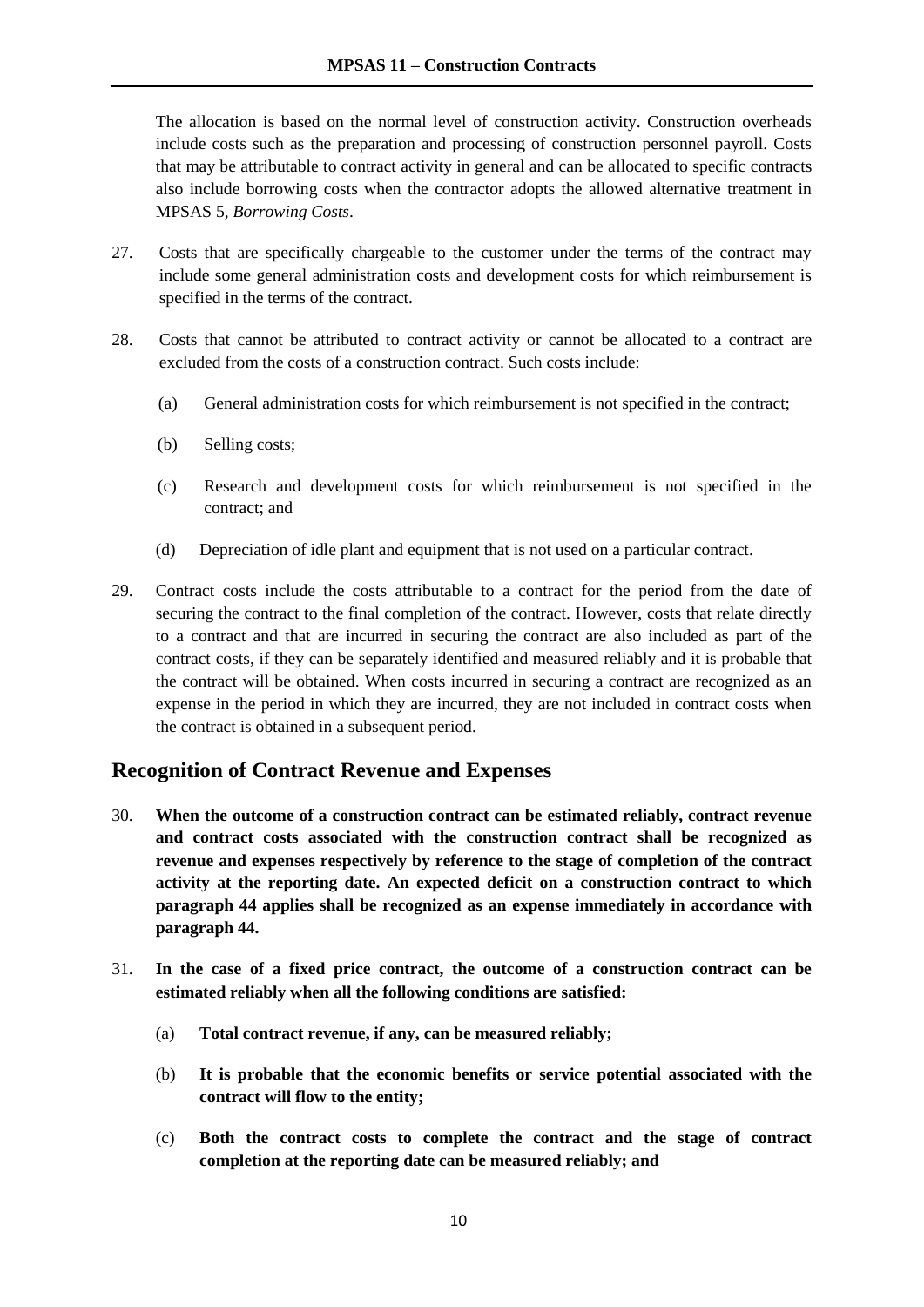- (d) **The contract costs attributable to the contract can be clearly identified and measured reliably, so that actual contract costs incurred can be compared with prior estimates.**
- 32. **In the case of a cost plus or cost-based contract, the outcome of a construction contract can be estimated reliably when all the following conditions are satisfied:** 
	- (a) **It is probable that the economic benefits or service potential associated with the contract will flow to the entity; and**
	- (b) **The contract costs attributable to the contract, whether or not specifically reimbursable, can be clearly identified and measured reliably.**
- 33. The recognition of revenue and expenses by reference to the stage of completion of a contract is often referred to as the percentage of completion method. Under this method, contract revenue is matched with the contract costs incurred in reaching the stage of completion, resulting in the reporting of revenue, expenses, and surplus/deficit that can be attributed to the proportion of work completed. This method provides useful information on the extent of contract activity and performance during a period.
- 34. Under the percentage of completion method, contract revenue is recognized as revenue in the statement of financial performance in the reporting periods in which the work is performed. Contract costs are usually recognized as an expense in the statement of financial performance in the reporting periods in which the work to which they relate is performed. However, where it is intended at inception of the contract that contract costs are to be fully recovered from the parties to the construction contract, any expected excess of total contract costs over total contract revenue for the contract is recognized as an expense immediately in accordance with paragraph 44.
- 35. A contractor may have incurred contract costs that relate to future activity on the contract. Such contract costs are recognized as an asset, provided it is probable that they will be recovered. Such costs represent an amount due from the customer and are often classified as contract work in progress.
- 36. The outcome of a construction contract can only be estimated reliably when it is probable that the economic benefits or service potential associated with the contract will flow to the entity. However, when an uncertainty arises about the collectability of an amount already included in contract revenue, and already recognized in the statement of financial performance, the uncollectable amount or the amount in respect of which recovery has ceased to be probable is recognized as an expense rather than as an adjustment of the amount of contract revenue.
- 37. An entity is generally able to make reliable estimates after it has agreed to a contract that establishes:
	- (a) Each party's enforceable rights regarding the asset to be constructed;
	- (b) The consideration, if any, to be exchanged; and
	- (c) The manner and terms of settlement.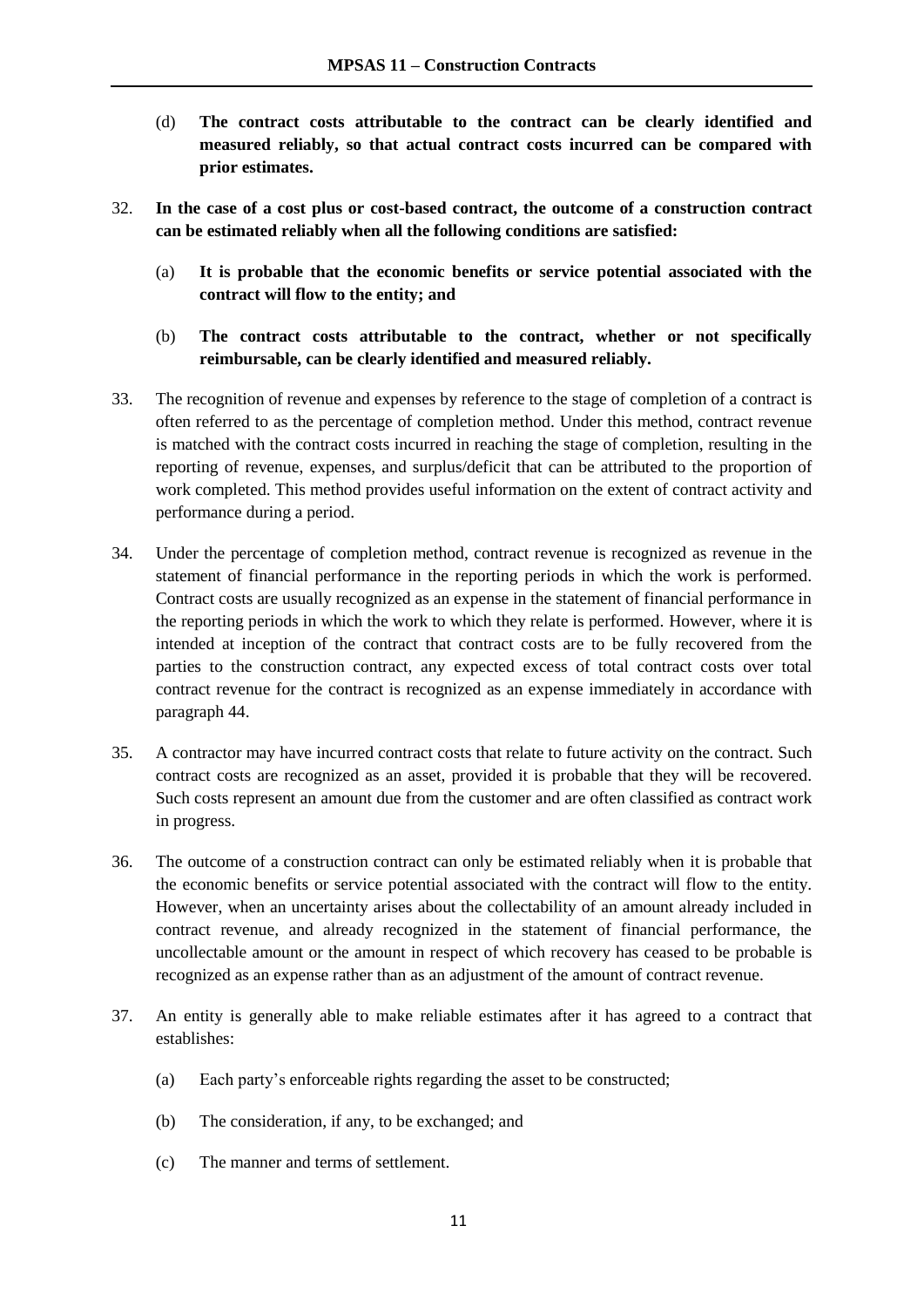It is also usually necessary for the entity to have an effective internal financial budgeting and reporting system. The entity reviews and, when necessary, revises the estimates of contract revenue and contract costs as the contract progresses. The need for such revisions does not necessarily indicate that the outcome of the contract cannot be estimated reliably.

- 38. The stage of completion of a contract may be determined in a variety of ways. The entity uses the method that measures reliably the work performed. Depending on the nature of the contract, the methods may include:
	- (a) The proportion that contract costs incurred for work performed to date bear to the estimated total contract costs;
	- (b) Surveys of work performed; or
	- (c) Completion of a physical proportion of the contract work.

Progress payments and advances received from customers often do not reflect the work performed.

- 39. When the stage of completion is determined by reference to the contract costs incurred to date, only those contract costs that reflect work performed are included in costs incurred to date. Examples of contract costs that are excluded are:
	- (a) Contract costs that relate to future activity on the contract, such as costs of materials that have been delivered to a contract site or set aside for use in a contract, but not yet installed, used, or applied during contract performance, unless the materials have been made especially for the contract; and
	- (b) Payments made to subcontractors in advance of work to be performed under the subcontract.
- 40. **When the outcome of a construction contract cannot be estimated reliably:** 
	- (a) **Revenue shall be recognized only to the extent of contract costs incurred that it is probable will be recoverable; and**
	- (b) **Contract costs shall be recognized as an expense in the period in which they are incurred.**

## **An expected deficit on a construction contract to which paragraph 44 applies shall be recognized as an expense immediately in accordance with paragraph 44.**

41. During the early stages of a contract, it is often the case that the outcome of the contract cannot be estimated reliably. Nevertheless, it may be probable that the entity will recover the contract costs incurred. Therefore, contract revenue is recognized only to the extent of costs incurred that are expected to be recoverable. As the outcome of the contract cannot be estimated reliably, no surplus or deficit is recognized. However, even though the outcome of the contract cannot be estimated reliably, it may be probable that total contract costs will exceed total contract revenues. In such cases, any expected excess of total contract costs over total contract revenues for the contract is recognized as an expense immediately in accordance with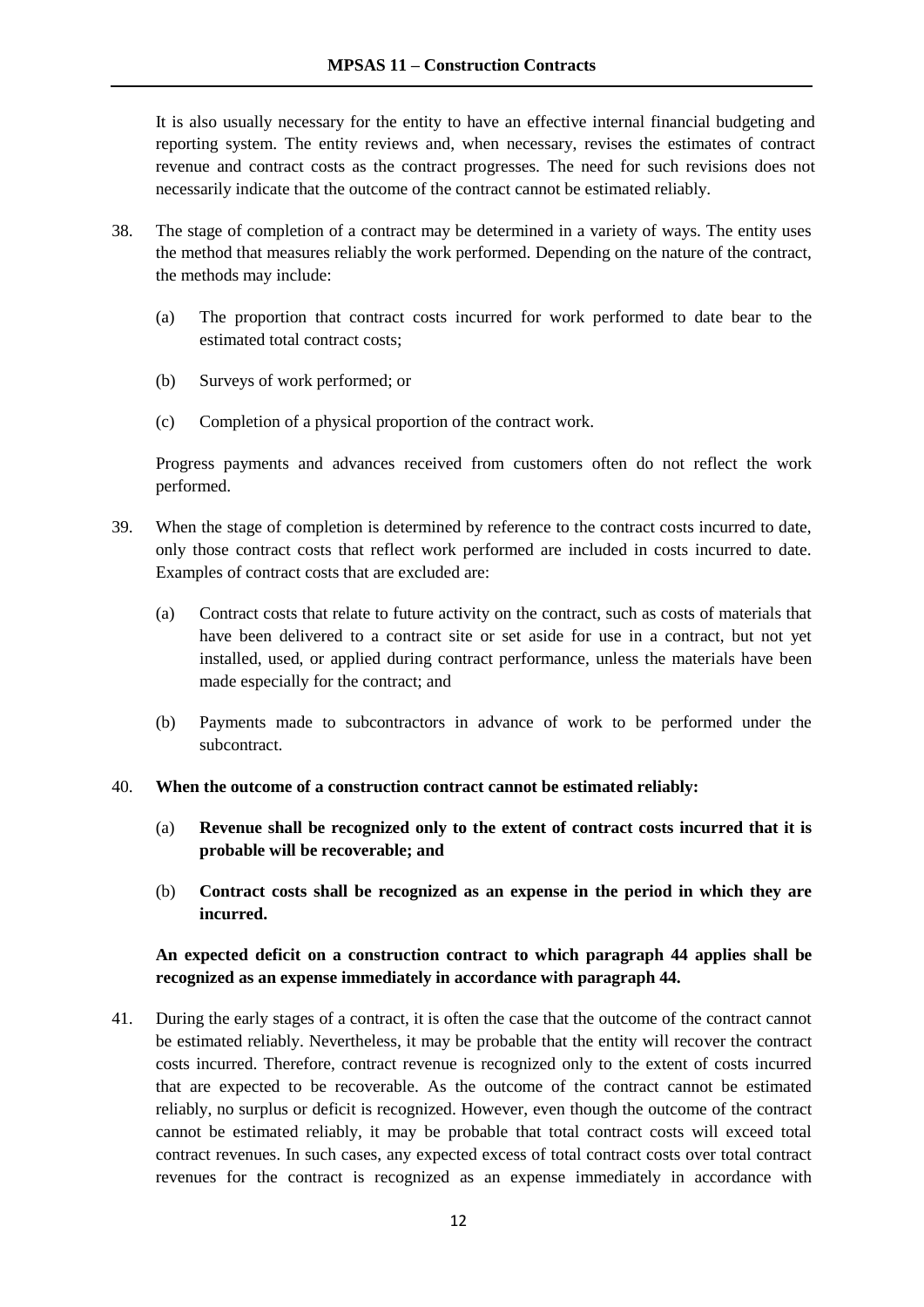paragraph 44.

- 42. Where contract costs that are to be reimbursed by parties to the contract are not probable of being recovered, they are recognized as an expense immediately. Examples of circumstances in which the recoverability of contract costs incurred may not be probable, and in which contract costs may need to be recognized as an expense immediately, include contracts:
	- (a) That are not fully enforceable, that is, their validity is seriously in question;
	- (b) The completion of which is subject to the outcome of pending litigation or legislation;
	- (c) Relating to properties that are likely to be condemned or expropriated;
	- (d) Where the customer is unable to meet its obligations; or
	- (e) Where the contractor is unable to complete the contract or otherwise meet its obligations under the contract.
- 43. **When the uncertainties that prevented the outcome of the contract being estimated reliably no longer exist, revenue and expenses associated with the construction contract shall be recognized in accordance with paragraph 30 rather than in accordance with paragraph 40.**

# **Recognition of Expected Deficits**

- 44. **In respect of construction contracts in which it is intended at inception of the contract that contract costs are to be fully recovered from the parties to the construction contract, when it is probable that total contract costs will exceed total contract revenue, the expected deficit shall be recognized as an expense immediately.**
- 45. Public sector entities may enter into construction contracts that specify that the revenue intended to cover the construction costs will be provided by the other parties to the contract. This may occur where, for example:
	- (a) Government departments and agencies that are largely dependent on appropriations or similar allocations of government revenue to fund their operations are also empowered to contract with GBE's or private sector entities for the construction of assets on a commercial or full cost recovery basis; or
	- (b) Government departments and agencies transact with each other on an arm's length or commercial basis as may occur under a "purchaser-provider" or similar model of government.

In these cases, an expected deficit on a construction contract is recognized immediately in accordance with paragraph 44.

46. As noted in paragraph 9, in some cases a public sector entity may enter into a construction contract for less than full cost recovery from the other parties to the contract. In these cases, funding in excess of that specified in the construction contract will be provided from an appropriation or other allocation of government funds to the contractor, or from general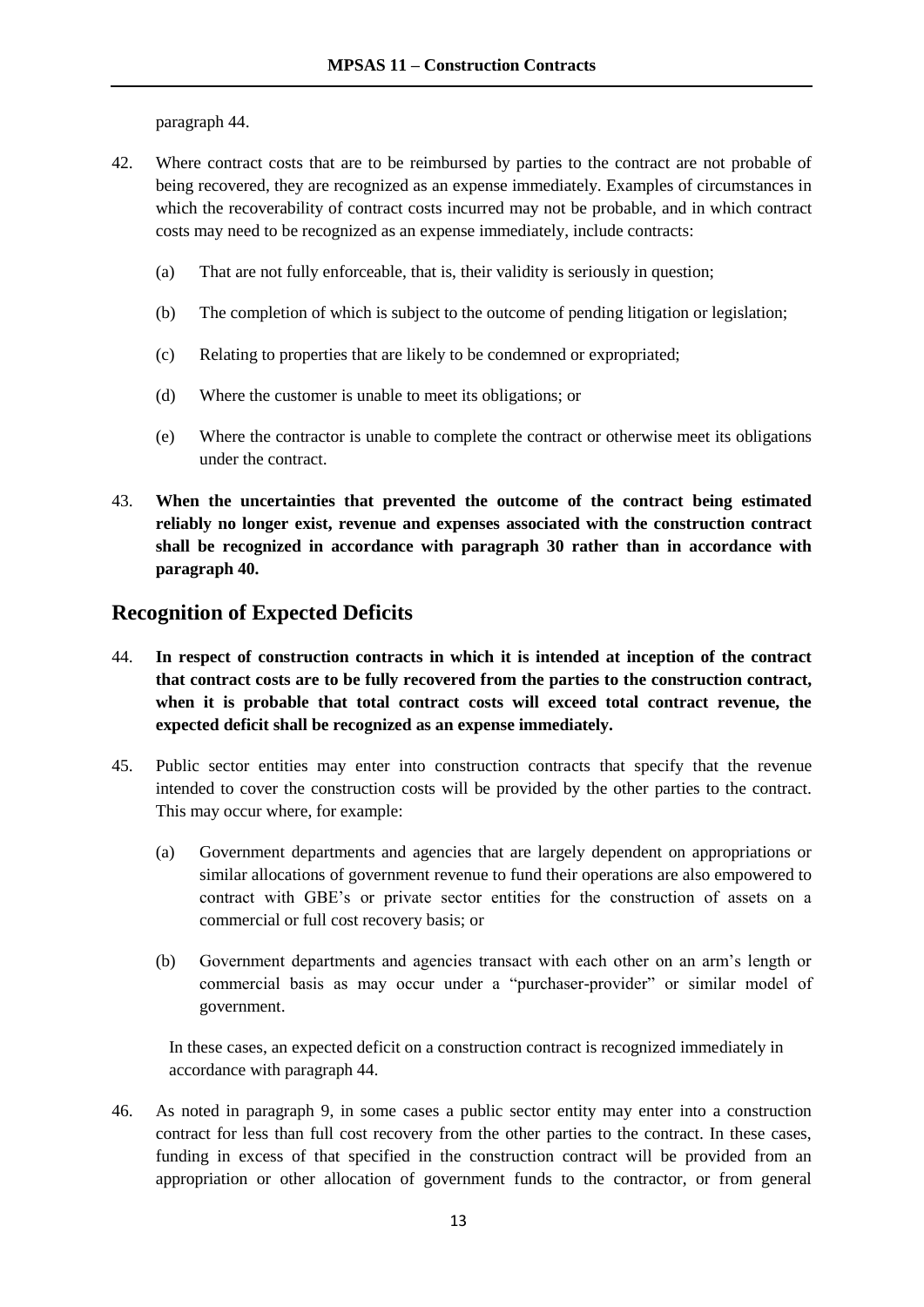purpose grants from third party funding agencies or other governments. The requirements of paragraph 44 do not apply to these construction contracts.

- 47. In determining the amount of any deficit under paragraph 44, total contract revenue and total contract costs may include payments made directly to subcontractors by third party funding agencies in accordance with paragraphs 22 and 25.
- 48. The amount of such a deficit is determined irrespective of:
	- (a) Whether or not work has commenced on the contract;
	- (b) The stage of completion of contract activity; or
	- (c) The amount of surpluses expected to arise on other commercial construction contracts that are not treated as a single construction contract in accordance with paragraph 14.

## **Changes in Estimates**

49. The percentage of completion method is applied on a cumulative basis in each reporting period to the current estimates of contract revenue and contract costs. Therefore, the effect of a change in the estimate of contract revenue or contract costs, or the effect of a change in the estimate of the outcome of a contract, is accounted for as a change in accounting estimate (see MPSAS 3, *Accounting Policies, Changes in Accounting Estimates and Errors*.) The changed estimates are used in the determination of the amount of revenue and expenses recognized in the statement of financial performance in the period in which the change is made and in subsequent periods.

## **Disclosure**

- 50. **An entity shall disclose:** 
	- (a) **The amount of contract revenue recognized as revenue in the period;**
	- (b) **The methods used to determine the contract revenue recognized in the period; and**
	- (c) **The methods used to determine the stage of completion of contracts in progress.**
- 51. **An entity shall disclose each of the following for contracts in progress at the reporting date:**
	- (a) **The aggregate amount of costs incurred and recognized surpluses (less recognized deficits) to date;**
	- (b) **The amount of advances received; and**

#### (c) **The amount of retentions.**

52. Retentions are amounts of progress billings that are not paid until the satisfaction of conditions specified in the contract for the payment of such amounts, or until defects have been rectified. Progress billings are amounts of contract revenue billed for work performed on a contract,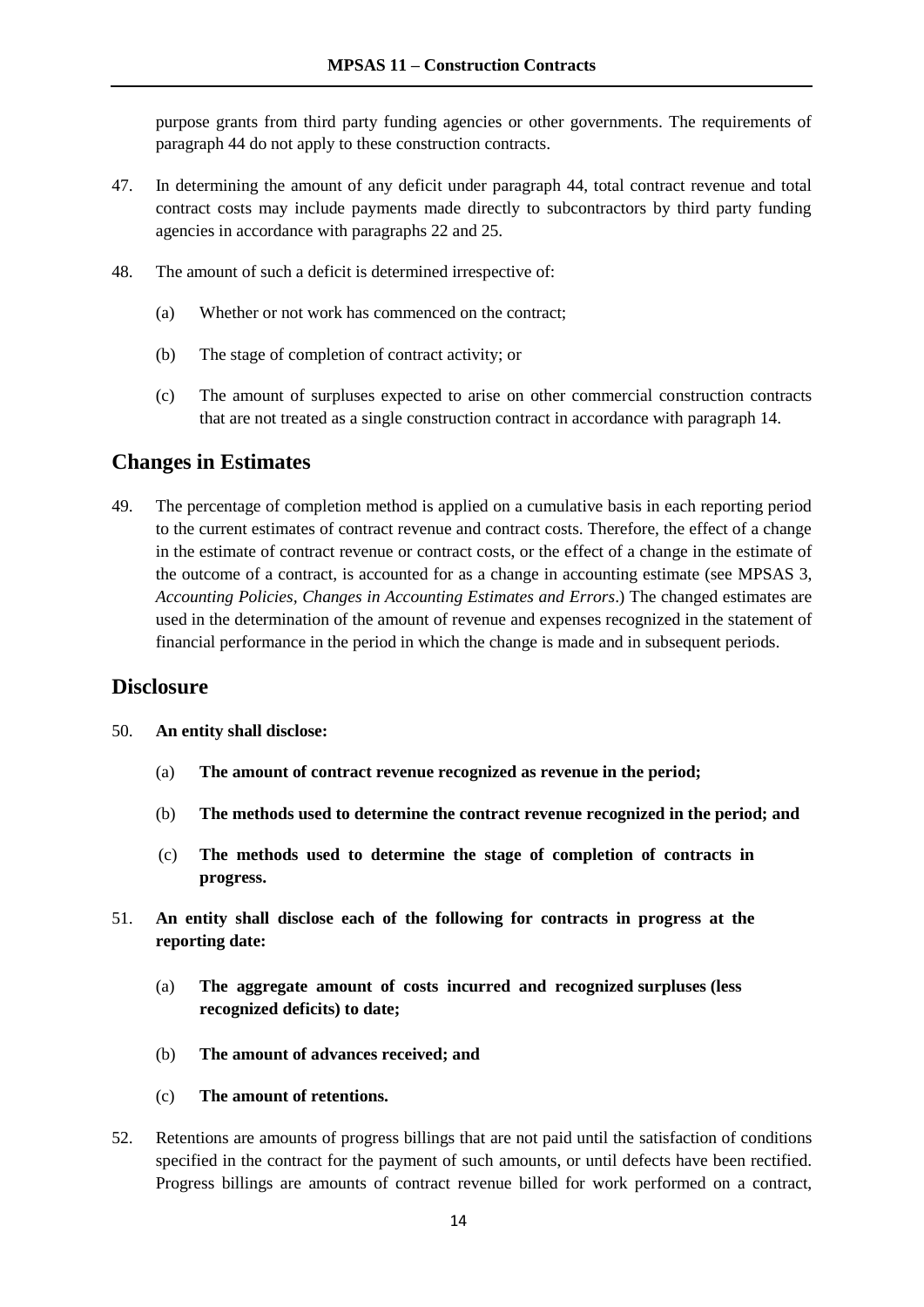whether or not they have been paid by the customer. Advances are amounts of contract revenue received by the contractor before the related work is performed.

## 53. **An entity shall present:**

(a) **The gross amount due from customers for contract work as an asset; and**

## (b) **The gross amount due to customers for contract work as a liability.**

- 54. The gross amount due from customers for contract work is the net amount of:
	- (a) Costs incurred plus recognized surpluses; less
	- (b) The sum of recognized deficits and progress billings for all contracts in progress for which costs incurred plus recognized surpluses to be recovered by way of contract revenue (less recognized deficits) exceed progress billings.
- 55. The gross amount due to customers for contract work is the net amount of:
	- (a) Costs incurred plus recognized surpluses; less
	- (b) The sum of recognized deficits and progress billings for all contracts in progress for which progress billings exceed costs incurred plus recognized surpluses to be recovered by way of contract revenue(less recognized deficits).
- 56. Guidance on the disclosure of contingent liabilities and contingent assets can be found in MPSAS 19, *Provisions, Contingent Liabilities and Contingent Assets*. Contingent liabilities and contingent assets may arise from such items as warranty costs, claims, penalties, or possible losses.

# **Effective Date**

- 57. **An entity shall apply this Standard for annual financial statements covering periods beginning on or after January 1, 2017. Earlier application is encouraged. If an entity applies this Standard for a period beginning before January 1, 2017, it shall disclose that fact.**
- 58. When an entity adopts the accrual basis of accounting as defined by MPSASs for financial reporting purposes subsequent to this effective date, this Standard applies to the entity's annual financial statements covering periods beginning on or after the date of adoption.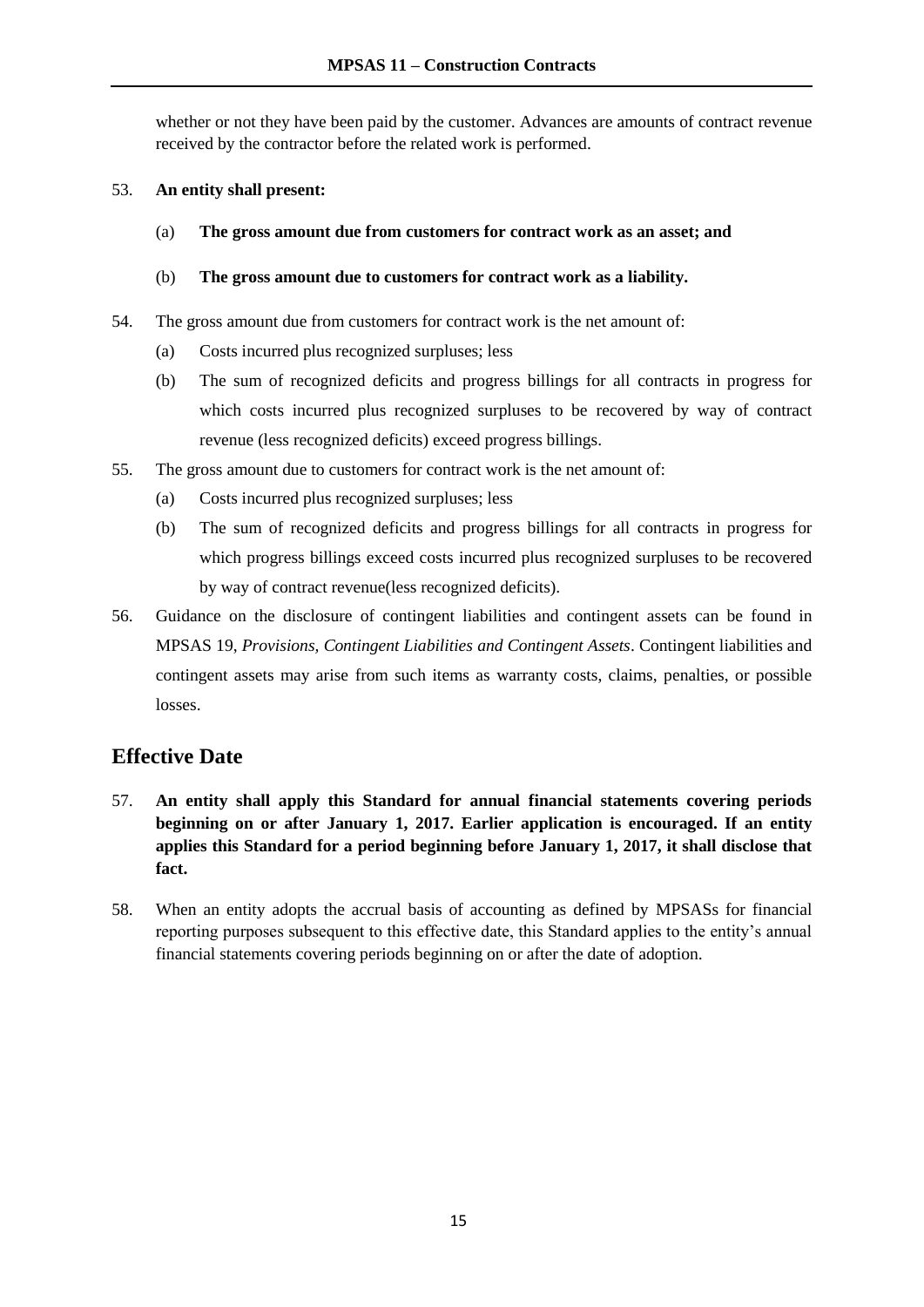# **Implementation Guidance**

*This guidance accompanies, but is not part of, MPSAS 11.*

#### **Disclosure of Accounting Policies**

IG1. The following are examples of accounting policy disclosures for a department that enters noncommercial construction contracts with other government agencies for full, partial, or no cost recovery from the other parties to the contract. The department is also empowered to enter into commercial construction contracts with private sector entities and GBEs, and to enter full cost recovery construction contracts with certain state hospitals and state universities.

#### *Non-commercial Contracts*

- IG2. Contract costs are recognized as an expense on the percentage of completion method, measured by reference to the percentage of labour hours incurred to date to estimated total labour hours for each contract. In some cases, certain construction activity and technical supervision have been subcontracted to private sector contractors for a fixed "completion of contract" fee. Where this has occurred, the subcontracted costs are recognized as an expense on the percentage of completion method for each subcontract.
- IG3. Contract revenue from full cost recovery contracts and partial cost recovery contracts entered into by the Department is recognized by reference to the recoverable costs incurred during the period, measured by the proportion that recoverable costs incurred to date bear to the estimated total recoverable costs of the contract.

#### *Commercial Contracts*

- IG4. Revenue from fixed price construction contracts is recognized on the percentage of completion method, measured by reference to the percentage of labour hours incurred to date to estimated total labour hours for each contract.
- IG5. Revenue from cost plus or cost-based contracts is recognized by reference to the recoverable costs incurred during the period plus the fee earned, measured by the proportion that costs incurred to date bear to the estimated total costs of the contract.

## **The Determination of Contract Revenue and Expenses**

IG6. The following examples deal with a non-commercial and a commercial construction contract. The examples illustrate one method of determining the stage of completion of a contract and the timing of the recognition of contract revenue and expenses (see paragraphs 30 - 43 of this Standard).

#### *Non-commercial Contracts*

IG7. The Department of Works and Services (the construction contractor) has a contract to build a bridge for the Department of Roads and Highways. The Department of Works and Services is funded by appropriation. The construction contract identifies construction requirements, including anticipated costs, technical specifications, and timing of completion, but does not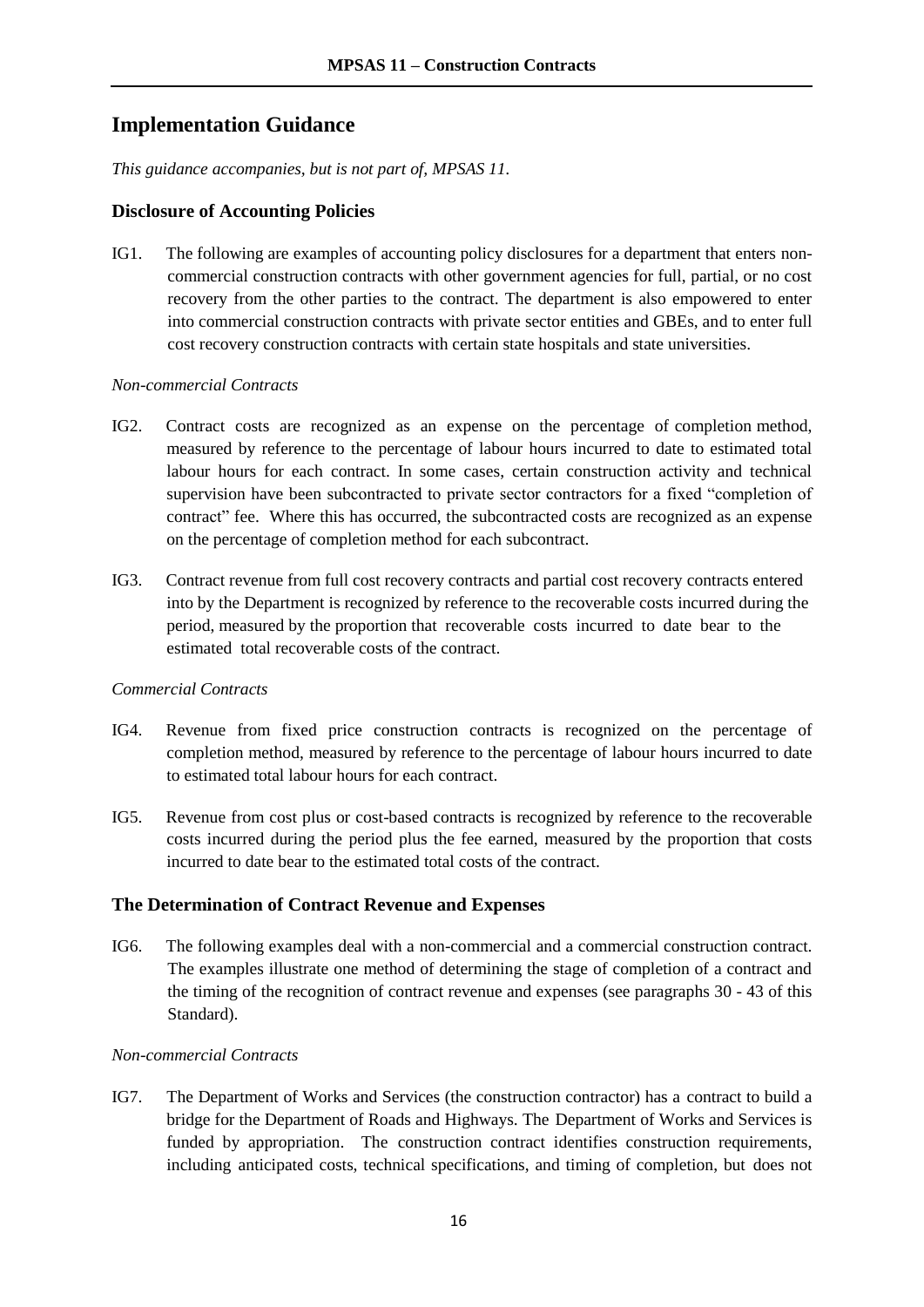provide for any recovery of construction costs directly from the Department of Roads and Highways. The construction contract is a key management planning and accountability document attesting to the design and construction qualities of the bridge. It is used as input in assessing the performance of the contracting parties in delivering services of agreed technical specification within projected cost parameters. It is also used as input to future cost projections.

- IG8. The initial estimate of contract costs is 8,000. It will take three years to build the bridge. An aid agency has agreed to provide funding of 4,000, being half of the construction costs – this is specified in the construction contract.
- IG9. By the end of Year 1, the estimate of contract costs has increased to 8,050. The aid agency agrees to fund half of this increase in estimated costs.
- IG10. In Year 2, the Government on the advice of the Department of Roads and Highways approves a variation resulting in estimated additional contract costs of 150. The aid agency agrees to fund 50% of this variation. At the end of Year 2, costs incurred include 100 for standard materials stored at the site to be used in Year 3 to complete the project.
- IG11. The Department of Works and Services determines the stage of completion of the contract by calculating the proportion that contract costs incurred for work performed to date bear to the latest estimated total contract costs.

|  |  | IG12. A summary of the financial data during the construction period is as follows: |  |
|--|--|-------------------------------------------------------------------------------------|--|
|--|--|-------------------------------------------------------------------------------------|--|

|                                              | Year 1 | <b>Year 2</b> | Year 3 |
|----------------------------------------------|--------|---------------|--------|
| Initial amount of revenue agreed in contract | 4,000  | 4,000         | 4,000  |
| Variation                                    |        | 100           | 100    |
| <b>Total Contract Revenue</b>                | 4,000  | 4,100         | 4,100  |
| Contract costs incurred to date              | 2,093  | 6,168         | 8,200  |
| Contract costs to complete                   | 5,957  | 2,032         |        |
| Total estimated contract costs               | 8,050  | 8,200         | 8,200  |
| Stage of completion                          | 26%    | 74%           | 100%   |

- IG13. The stage of completion for Year 2 (74%) is determined by excluding from contract costs incurred for work performed to date the 100 for standard materials stored at the site for use in Year 3.
- IG14. The amounts of contract revenue and expenses recognized in the statement of financial performance in the three years are as follows: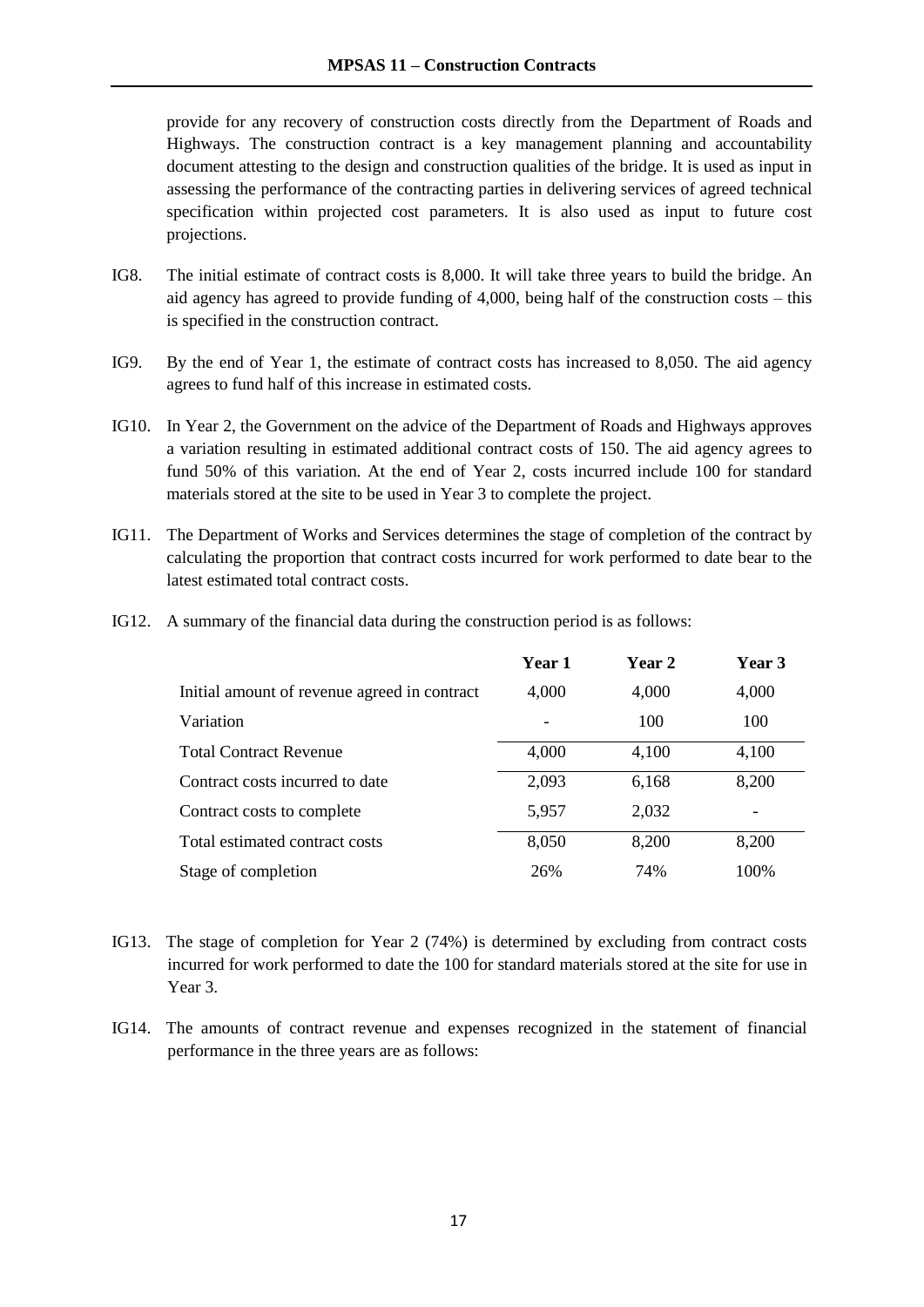|                                | <b>To Date</b> | <b>Recognized in</b><br>prior year | <b>Recognized in</b><br>current year |
|--------------------------------|----------------|------------------------------------|--------------------------------------|
| Year 1                         |                |                                    |                                      |
| Revenue $(4,000 \times .26)$   | 1,040          |                                    | 1,040                                |
| Expenses $(8,050 \times .26)$  | 2,093          |                                    | 2,093                                |
| Year 2                         |                |                                    |                                      |
| Revenue $(4,100 \times .74)$   | 3,034          | 1,040                              | 1,994                                |
| Expenses $(8,200 \times .74)$  | 6,068          | 2,093                              | 3,975                                |
| Year 3                         |                |                                    |                                      |
| Revenue $(4,100 \times 1.00)$  | 4,100          | 3,034                              | 1,066                                |
| Expenses $(8,200 \times 1.00)$ | 8,200          | 6,068                              | 2,132                                |

#### *Commercial Contracts*

- IG15. The Department of Works and Services (the contractor), while predominantly funded by appropriation, is empowered to undertake limited construction work on a commercial basis for private sector entities. With the authority of the Minister, the Department has entered a fixed price commercial contract for 9,000 to build a bridge.
- IG16. The initial amount of revenue agreed in the contract is 9,000. The contractor's initial estimate of contract costs is 8,000. It will take three years to build the bridge.
- IG17. By the end of Year 1, the Department's estimate of contract costs has increased to 8,050.
- IG18. In Year 2, the customer approves a variation resulting in an increase in contract revenue of 200 and estimated additional contract costs of 150. At the end of Year 2, costs incurred include 100 for standard materials stored at the site to be used in Year 3 to complete the project.
- IG19. The Department determines the stage of completion of the contract by calculating the proportion that contract costs incurred for work performed to date bear to the latest estimated total contract costs. A summary of the financial data during the construction period is as follows: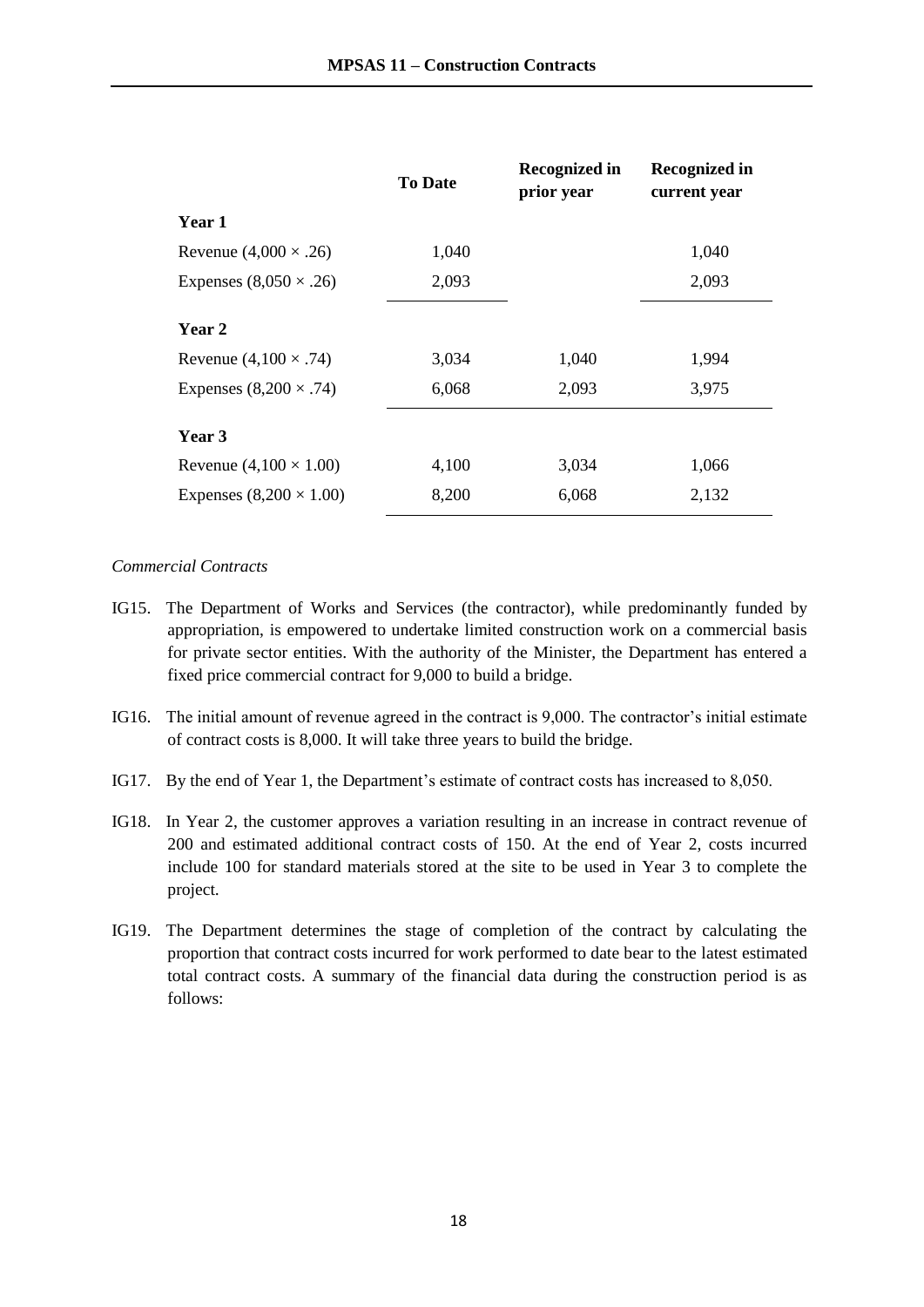|                                              | Year 1 | <b>Year 2</b> | Year 3 |
|----------------------------------------------|--------|---------------|--------|
| Initial amount of revenue agreed in contract | 9,000  | 9,000         | 9,000  |
| Variation                                    |        | 200           | 200    |
| <b>Total Contract Revenue</b>                | 9,000  | 9,200         | 9,200  |
| Contract costs incurred to date              | 2,093  | 6,168         | 8,200  |
| Contract costs to complete                   | 5,957  | 2,032         |        |
| Total estimated contract costs               | 8,050  | 8,200         | 8,200  |
| <b>Estimated surplus</b>                     | 950    | 1,000         | 1,000  |
| Stage of completion                          | 26%    | 74%           | 100%   |

- IG20. The stage of completion for Year 2 (74%) is determined by excluding from contract costs incurred for work performed to date the 100 for standard materials stored at the site for use in Year 3.
- IG21. The amounts of revenue, expenses, and surplus recognized in the statement of financial performance in the three years are as follows:

|                                |                | <b>Recognized in</b> | <b>Recognized in</b> |
|--------------------------------|----------------|----------------------|----------------------|
|                                | <b>To Date</b> | prior year           | current year         |
| Year 1                         |                |                      |                      |
| Revenue $(9,000 \times .26)$   | 2,340          |                      | 2,340                |
| Expenses $(8,050 \times .26)$  | 2,093          |                      | 2,093                |
| Surplus                        | 247            |                      | 247                  |
| Year 2                         |                |                      |                      |
| Revenue $(9,200 \times .74)$   | 6,808          | 2,340                | 4,468                |
| Expenses $(8,200 \times .74)$  | 6,086          | 2,093                | 3,975                |
| Surplus                        | 740            | 247                  | 493                  |
| Year 3                         |                |                      |                      |
| Revenue $(9,200 \times 1.00)$  | 9,200          | 6,808                | 2,392                |
| Expenses $(8,200 \times 1.00)$ | 8,200          | 6,086                | 2,132                |
| Surplus                        | 1,000          | 740                  | 260                  |

### **Contract Disclosures**

#### *Appropriation/Aid Funded Contracts and Full Cost Recovery Contracts*

IG22. The Department of Works and Services was recently created as the entity to manage the construction of major buildings and road works for other government entities. It is funded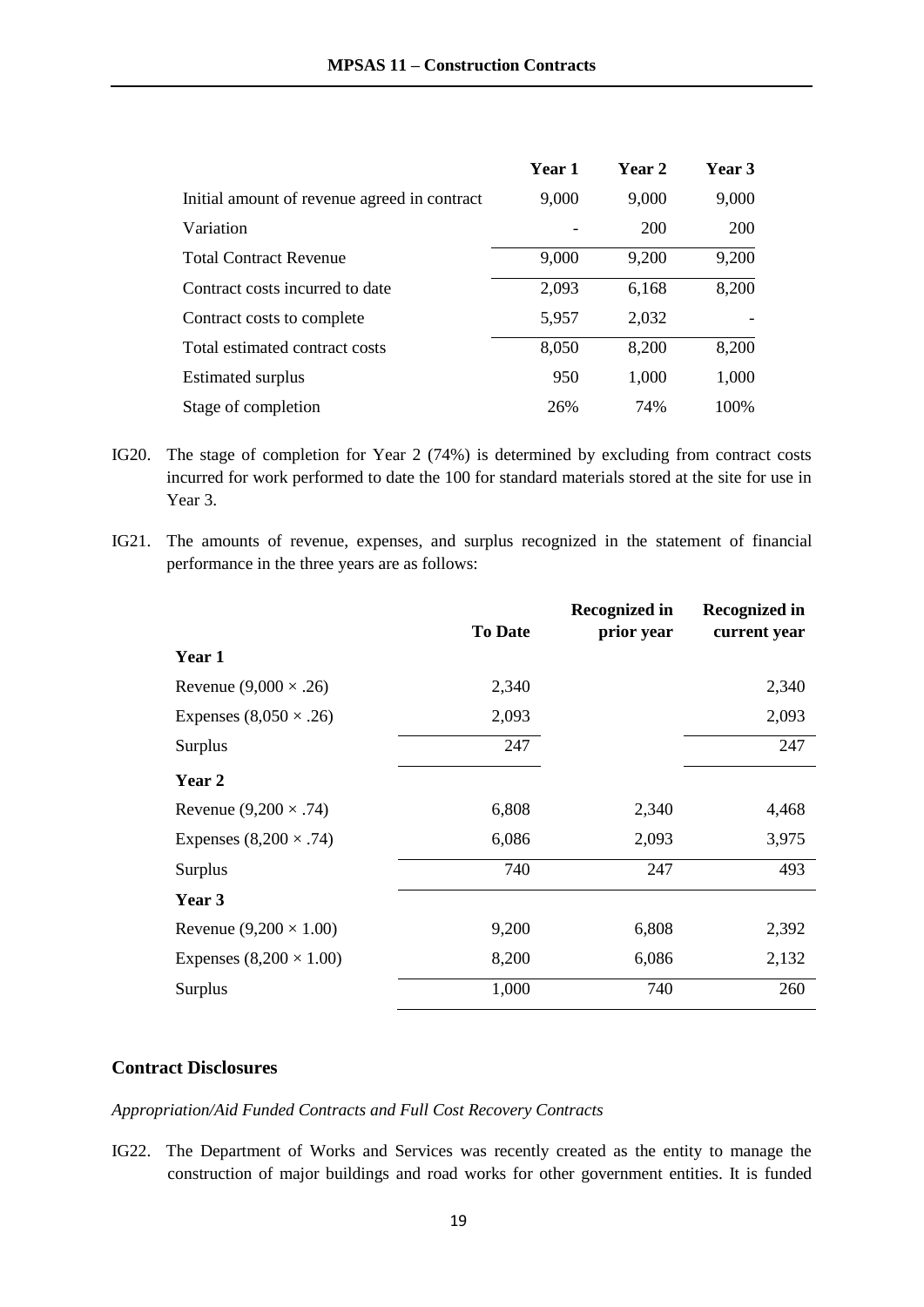predominantly by appropriation, but with the approval of the Minister is empowered to undertake construction projects financed by national or international aid agencies. It has its own construction capabilities and can also subcontract. With the approval of the Minister, the Department may also undertake construction work on a commercial basis for private sector entities and GBEs and on a full cost recovery basis for state hospitals and state run universities.

- IG23. The Department of Works and Services has reached the end of its first year of operations. All its contract costs incurred have been paid for in cash, and all its progress billings (to aid agencies that have commissioned construction work) have been received in cash. No advances to the Department for construction work were made during the period. Contract costs incurred for contracts B and C include the cost of materials that have been purchased for the contract but which have not been used in contract performance to date. No commercial contracts have been undertaken this year. (See below for examples of commercial contracts.)
	- Contract A is funded out of general appropriation revenue. (The contract includes no "contract revenue" as defined.)
	- Contract B is with the Department of Education and the XX Aid Agency, which is funding 50% of the construction costs. (50% of the contract cost is to be reimbursed by parties to the contract and therefore is "contract revenue" as defined.)
	- Contract C is totally funded by the National University. (The terms of the arrangement specify that all of the contract costs are to be reimbursed by the National University from the University's major construction fund. Therefore, "contract revenue" as defined equals contract costs.)
- IG24. The status of the three contracts in progress at the end of Year 1 is as follows:

|                                                                 |     | <b>Contract</b> |             |              |
|-----------------------------------------------------------------|-----|-----------------|-------------|--------------|
|                                                                 | A   | B               | $\mathbf C$ | <b>Total</b> |
| Contract Revenue recognized in accordance<br>with paragraph 30  |     | 225             | 350         | 575          |
| Contract Expenses recognized in accordance<br>with paragraph 30 | 110 | 450             | 350         | 910          |
| Contract Costs funded by Appropriation                          | 110 | 225             |             | 335          |
| Contract Costs incurred in the period                           | 110 | 510             | 450         | 1,070        |
| $-$ recognized as expenses (para 30)                            | 110 | 450             | 350         | 910          |
| $-$ recognized as an asset (para 35)                            |     | 60              | 100         | 160          |
| Contract Revenue (see above)                                    |     | 225             | 350         | 575          |
| Progress Billings (para 52)                                     |     | 225             | 330         | 555          |
| <b>Unbilled Contract Revenue</b>                                |     |                 | 20          | 20           |
| Advances (para 52)                                              |     |                 |             |              |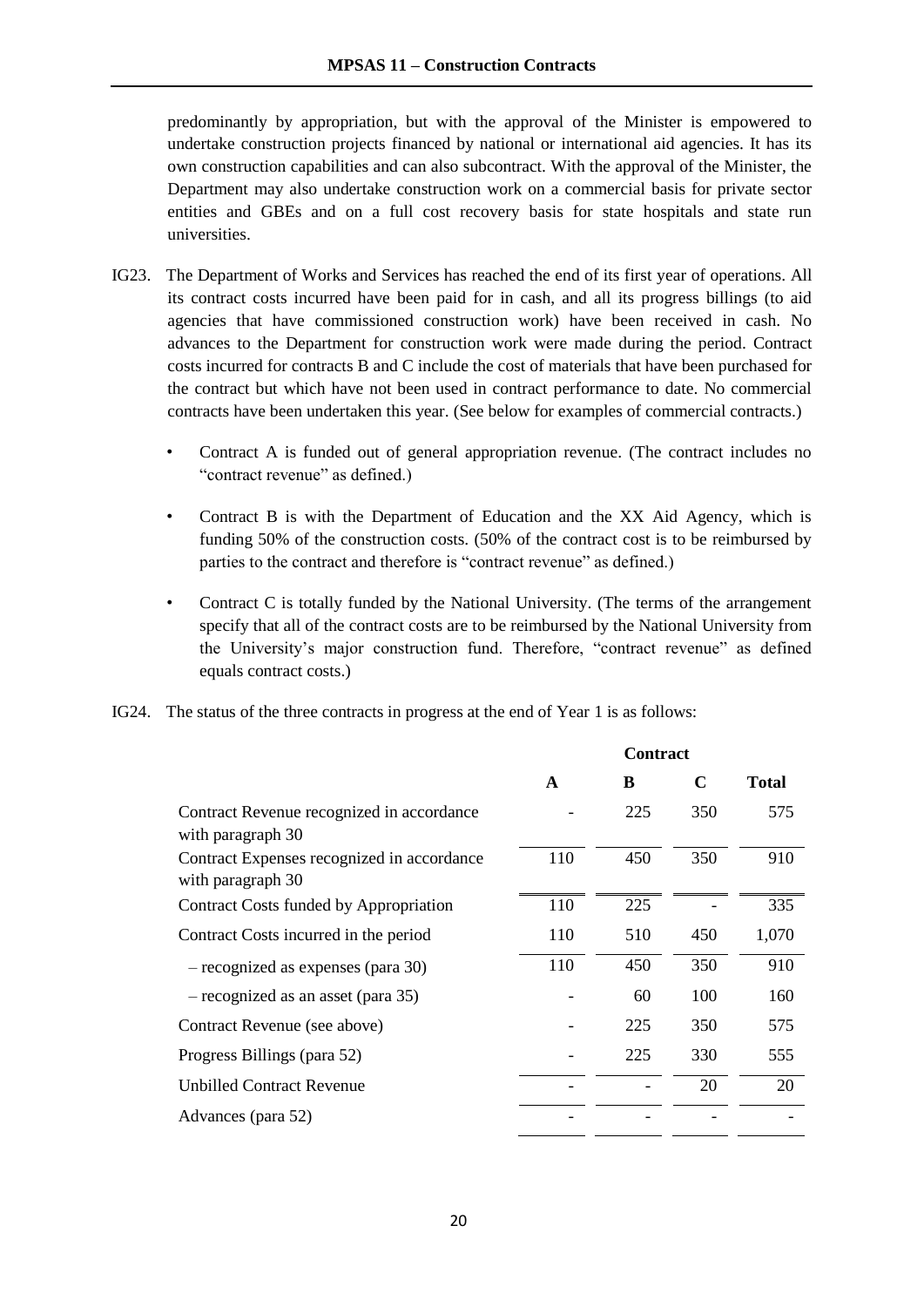The amounts to be disclosed in accordance with the standard are as follows:

| Contract revenue recognized as revenue in the period (para $50(a)$ )      | 575.  |
|---------------------------------------------------------------------------|-------|
| Contract costs incurred to date (para $51(a)$ ) (there are no recognized  | 1,070 |
| surpluses/less recognized deficits)                                       |       |
| Gross amount due from contract customers for contract work (determined in | 150   |
| accordance with paragraph 54 and presented as an asset in accordance with |       |
| paragraph $53(a)$ )                                                       |       |

Amounts to be disclosed in accordance with paragraphs 51(a) and 53(a) are as follows (*Note: contract revenue for B is 50% of contract costs*):

|                                           | A        | В   | C   | <b>Total</b> |
|-------------------------------------------|----------|-----|-----|--------------|
| Contract costs<br>incurred                | 110      | 510 | 450 | 1,070        |
| Progress billings                         | $\Omega$ | 225 | 330 | 555          |
| Due from aid<br>agencies and<br>customers | -        | 30  | 120 | 150          |

IG25. The amount disclosed in accordance with paragraph 51(a) is the same as the amount for the current period because the disclosures relate to the first year of operation.

#### *Commercial Contracts*

IG26. The Division of National Construction Works has been established within the Department of Works and Services to undertake construction work on a commercial basis for GBEs and private sector entities at the direction, and with the approval, of the Minister. The Division has reached the end of its first year of operations. All its contract costs incurred have been paid for in cash, and all its progress billings and advances have been received in cash. Contract costs incurred for contracts B, C, and E include the cost of materials that have been purchased for the contract, but which have not been used in contract performance to date. For contracts B, C, and E, the customers have made advances to the contractor for work not yet performed.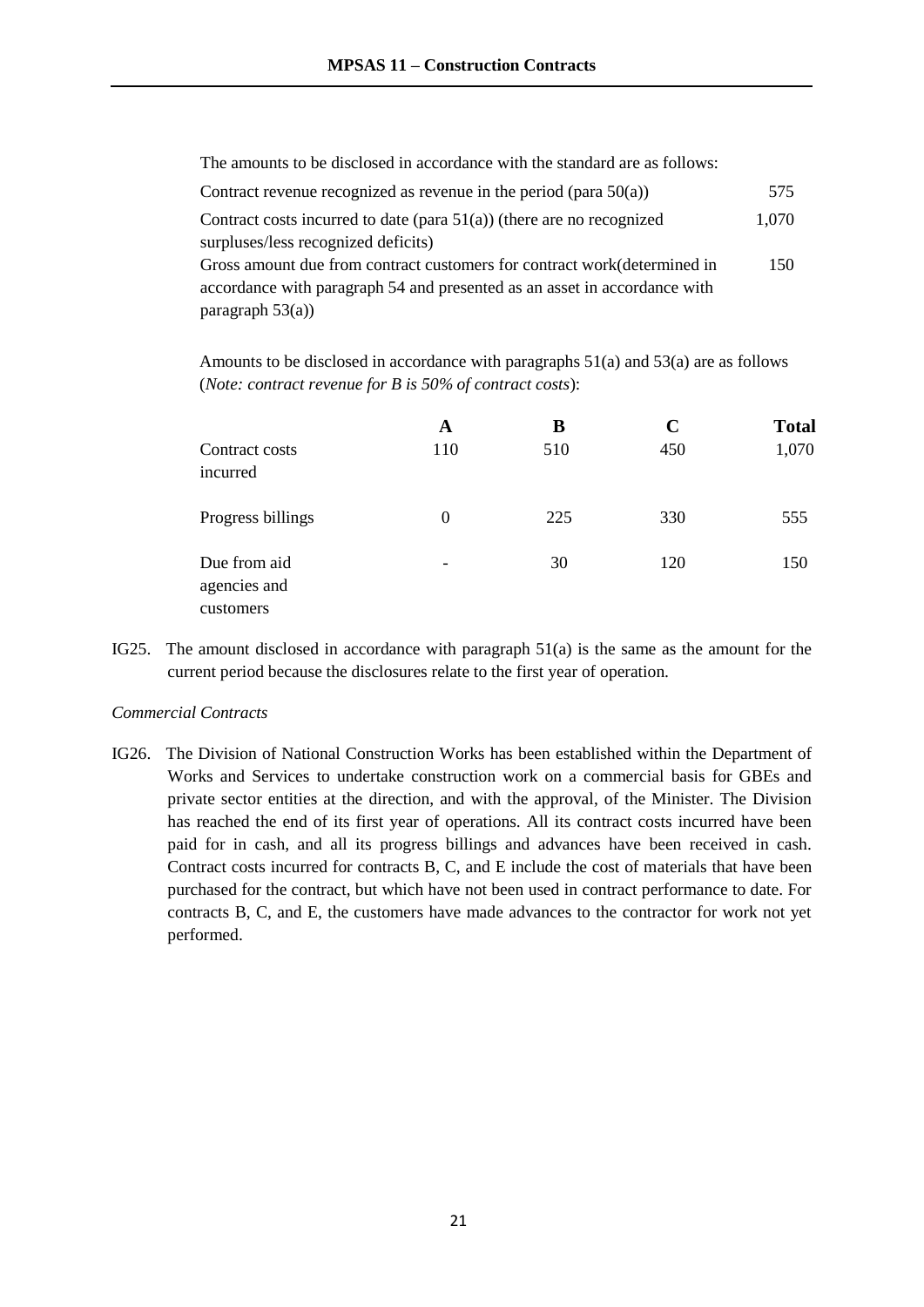IG27. The status of its five contracts in progress at the end of Year 1 is as follows:

|                                                                                                                | <b>Contract</b> |     |                |      |                |              |
|----------------------------------------------------------------------------------------------------------------|-----------------|-----|----------------|------|----------------|--------------|
|                                                                                                                | $\mathbf{A}$    | B   | $\mathbf C$    | D    | E              | <b>Total</b> |
| Contract revenue recognized in<br>accordance with paragraph 30                                                 | 145             | 520 | 380            | 200  | 55             | 1,300        |
| Contract expenses recognized in<br>accordance with<br>paragraph 30                                             | 110             | 450 | 350            | 250  | 55             | 1,215        |
| Expected deficits recognized in<br>accordance with paragraph 44                                                |                 |     |                | 40   | 30             | 70           |
| Recognized surpluses less<br>recognized deficits                                                               | 35              | 70  | 30             | (90) | (30)           | 15           |
| Contract costs incurred in the<br>period                                                                       | 110             | 510 | 450            | 250  | 100            | 1,420        |
| Contract costs incurred<br>recognized as contract expenses<br>in the period in accordance with<br>paragraph 30 | 110             | 450 | 350            | 250  | 55             | 1,215        |
| Contract costs that relate to<br>future activity recognized as an<br>asset in accordance with<br>paragraph 35  |                 | 60  | 100            |      | 45             | 205          |
| Contract revenue (see above)                                                                                   | 145             | 520 | 380            | 200  | 55             | 1,300        |
| Progress billings (para 52)                                                                                    | 100             | 520 | 380            | 180  | 55             | 1,235        |
| <b>Unbilled contract Revenue</b>                                                                               | 45              |     | $\overline{a}$ | 20   | $\overline{a}$ | 65           |
| Advances (para 52)                                                                                             |                 | 80  | 20             |      | 25             | 125          |

The amounts to be disclosed in accordance with the Standard are as follows:

| Contract revenue recognized as revenue in the period (para $50(a)$ )                                              | 1,300 |
|-------------------------------------------------------------------------------------------------------------------|-------|
| Contract costs incurred and recognized surpluses (less recognized deficits) to date<br>$(\text{para } 51(a))$     | 1,435 |
| Advances received (para $51(b)$ )                                                                                 | 125   |
| Gross amount due from customers for contract work – presented as an asset in<br>accordance with paragraph $53(a)$ | 220   |
| Gross amount due to customers for contract work – presented as an asset in<br>accordance with paragraph 53(b)     | (20)  |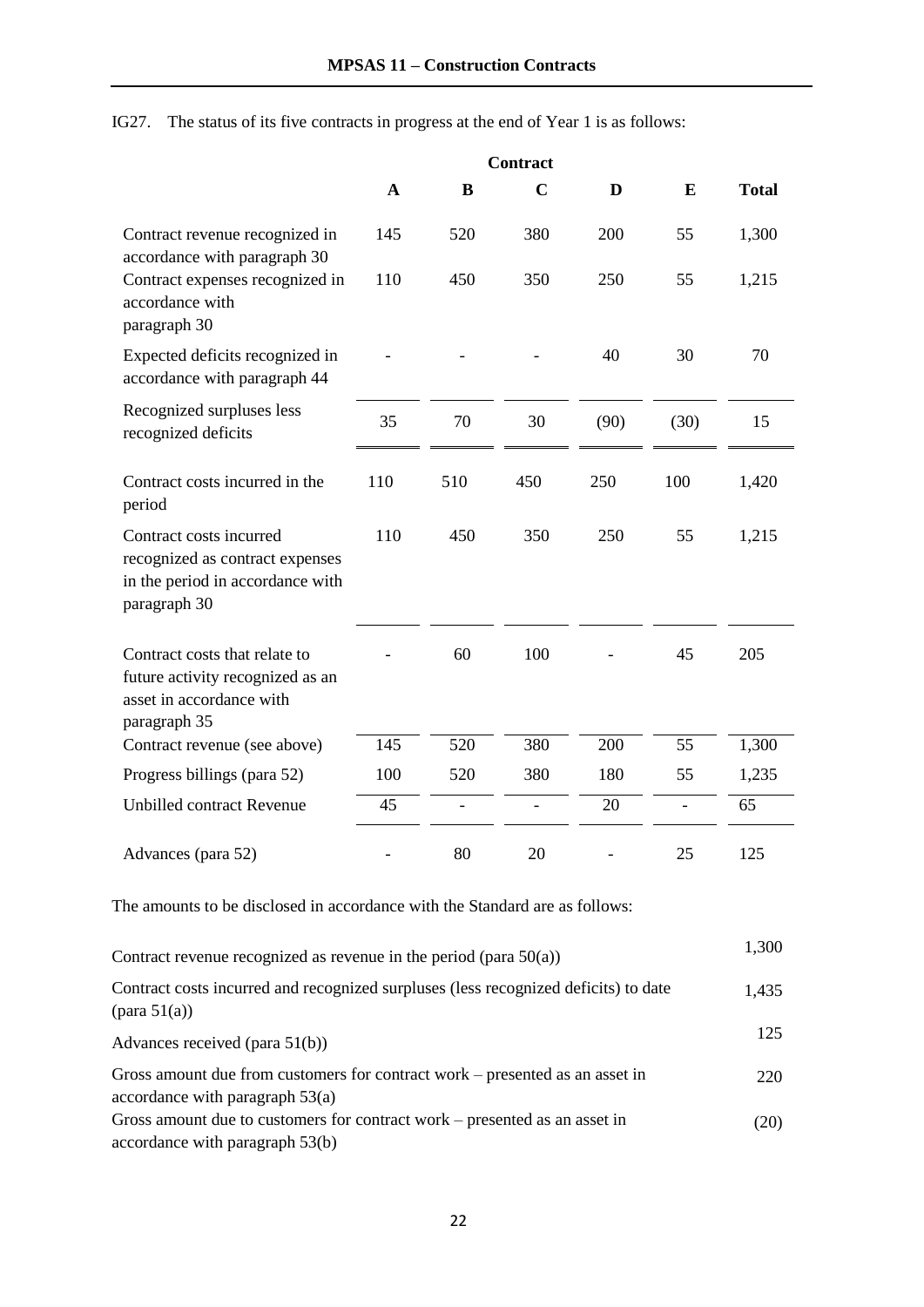|                                                  | A   | B   | $\mathbf C$ | D    | E                        | <b>Total</b> |
|--------------------------------------------------|-----|-----|-------------|------|--------------------------|--------------|
| Contract costs incurred                          | 110 | 510 | 450         | 250  | 100                      | 1,420        |
| Recognized surpluses less<br>recognized deficits | 35  | 70  | 30          | (90) | (30)                     | 15           |
|                                                  | 145 | 580 | 480         | 160  | 70                       | 1,435        |
| Progress billings                                | 100 | 520 | 380         | 180  | 55                       | 1,235        |
| Due from customers                               | 45  | 60  | 100         | -    | 15                       | 220          |
| Due to customers                                 |     |     | -           | (20) | $\overline{\phantom{a}}$ | (20)         |

The amounts to be disclosed in accordance with paragraphs 51(a), 53(a), and 53(b) are calculated as follows:

IG28. The amount disclosed in accordance with paragraph 51(a) is the same as the amount for the current period because the disclosures relate to the first year of operation.